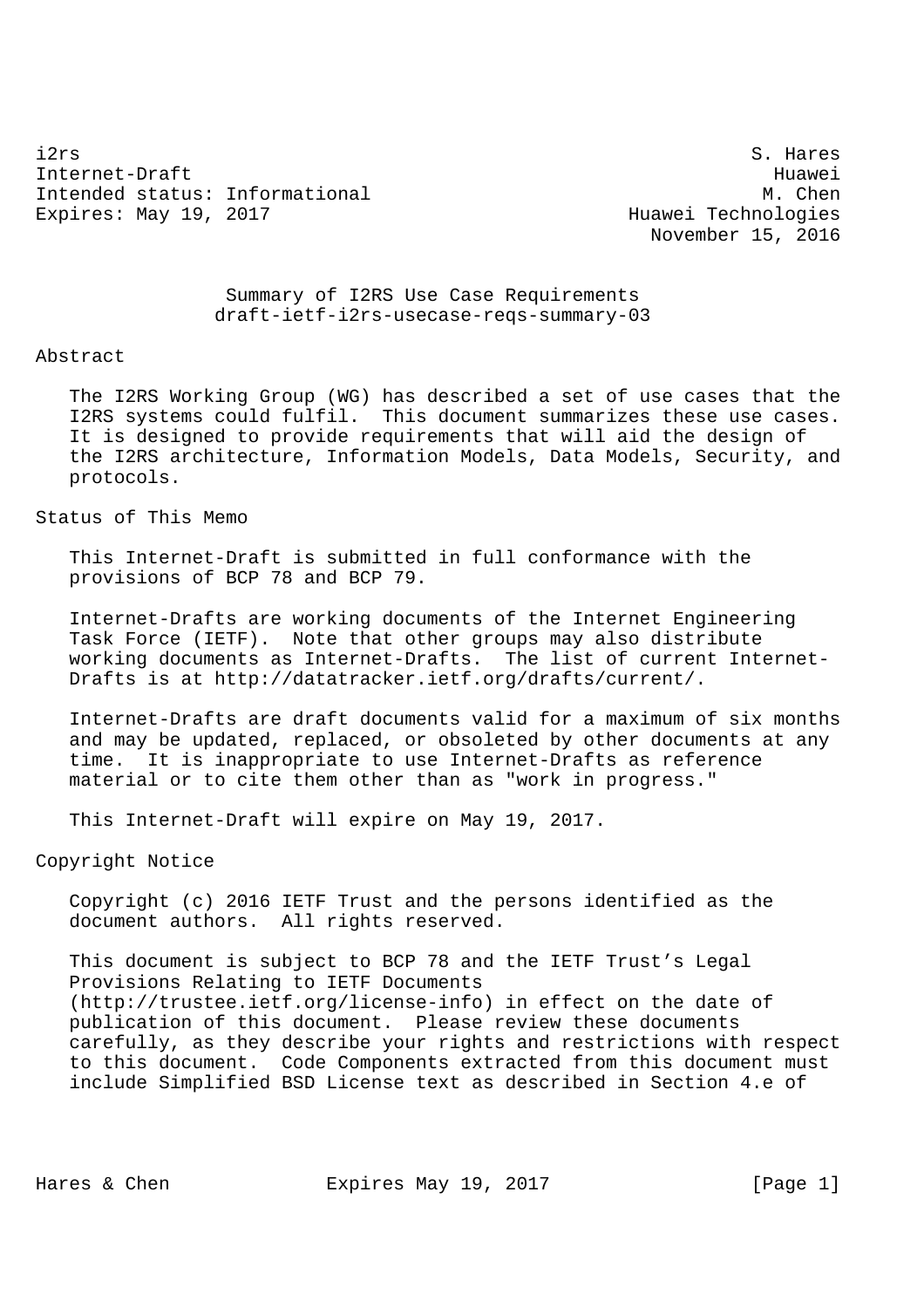the Trust Legal Provisions and are provided without warranty as described in the Simplified BSD License.

Table of Contents

| 1. | Introduction                                                                                                                                                                                                                                            |  |  |  |  | $\overline{2}$ |
|----|---------------------------------------------------------------------------------------------------------------------------------------------------------------------------------------------------------------------------------------------------------|--|--|--|--|----------------|
| 2. | Protocol Independent Use Case Requirements                                                                                                                                                                                                              |  |  |  |  | 4              |
| 3. |                                                                                                                                                                                                                                                         |  |  |  |  | $\overline{6}$ |
| 4. |                                                                                                                                                                                                                                                         |  |  |  |  | 8              |
| 5. |                                                                                                                                                                                                                                                         |  |  |  |  | 10             |
| б. | Topology Related Use Cases                                                                                                                                                                                                                              |  |  |  |  | 11             |
|    | 6.1. Virtual Connection Use Case Requirements                                                                                                                                                                                                           |  |  |  |  | 11             |
|    | 6.2. Virtual Network Use Case Requirements                                                                                                                                                                                                              |  |  |  |  | 11             |
|    |                                                                                                                                                                                                                                                         |  |  |  |  | 13             |
|    | 6.4. Virtual Topology Data Model                                                                                                                                                                                                                        |  |  |  |  | 17             |
|    | 6.5. Virtual Topology IP Data Model                                                                                                                                                                                                                     |  |  |  |  | 19             |
|    | 6.6. Virtual Topology Network Element                                                                                                                                                                                                                   |  |  |  |  | 19             |
|    | 7. Requirements from SFC Use Cases                                                                                                                                                                                                                      |  |  |  |  | 20             |
| 8. | Requirements from Traffic Steering Use Cases                                                                                                                                                                                                            |  |  |  |  | 22             |
| 9. | Requirements from MPLS TE Networks Use Cases                                                                                                                                                                                                            |  |  |  |  | 22             |
|    | 10. Requirements from MPLS LDP Networks Use Cases                                                                                                                                                                                                       |  |  |  |  | 24             |
|    | 11. Requirements from Mobile Backhaul Ues Cases                                                                                                                                                                                                         |  |  |  |  | 25             |
|    | 12. Requirements from Large Data Flows are                                                                                                                                                                                                              |  |  |  |  | 27             |
|    | 13. Large Data Collection Systems                                                                                                                                                                                                                       |  |  |  |  | 28             |
|    |                                                                                                                                                                                                                                                         |  |  |  |  | 30             |
|    |                                                                                                                                                                                                                                                         |  |  |  |  | 31             |
|    |                                                                                                                                                                                                                                                         |  |  |  |  | 31             |
|    |                                                                                                                                                                                                                                                         |  |  |  |  | 31             |
|    | Normative References<br>$17.1$ .                                                                                                                                                                                                                        |  |  |  |  | 31             |
|    | Informative References<br>17.2.                                                                                                                                                                                                                         |  |  |  |  | 31             |
|    | Authors' Addresses<br>$\mathbf{r}$ , and a set of the set of the set of the set of the set of the set of the set of the set of the set of the set of the set of the set of the set of the set of the set of the set of the set of the set of the set of |  |  |  |  | 34             |
|    |                                                                                                                                                                                                                                                         |  |  |  |  |                |

1. Introduction

 The Architecture for the Interface to the Routing System [I-D.ietf-i2rs-architecture] allows for a mechanism where the distributed control plane can be augmented by an outside control plane through an open, accessible interface. This document summarizes the use case requirements for theI2RS client-I2RS Agent exchange found in the following documents:

- o Protocol Independent described in [I-D.white-i2rs-use-case]
- o BGP described in [I-D.keyupate-i2rs-bgp-usecases]
- o IGP protocols as described in [draft-ietf-wu-i2rs-igp-usecases]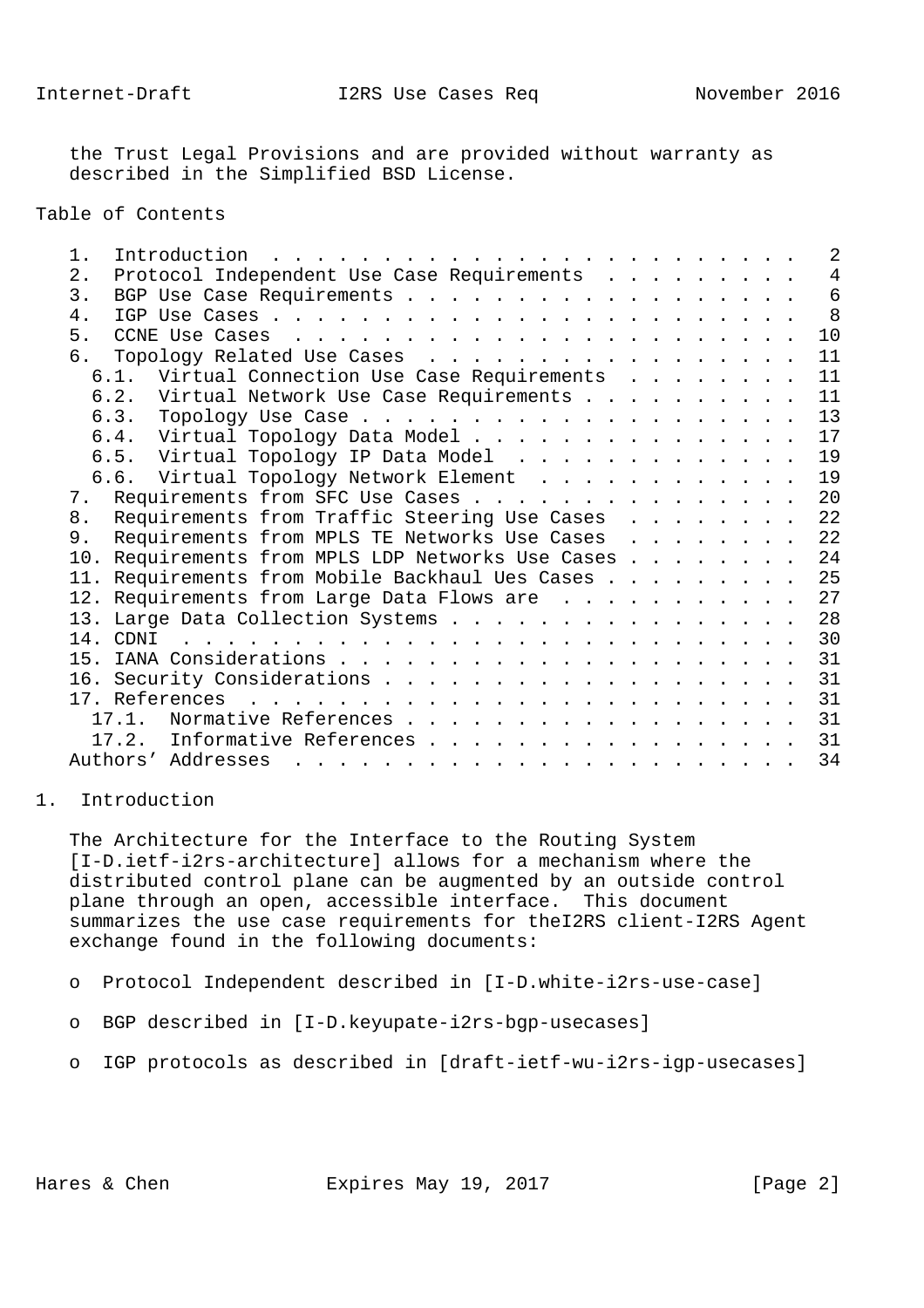- o Control of Forwarding Path by Central Control Network Element (CCNE) [I-D.ji-i2rs-usecases-ccne-service]
- o Virtual Connections and Virtual Networks described in [I-D.hares-i2rs-use-case-vn-vc]
- o Topology use cases [I-D.amante-i2rs-topology-use-cases]
- o Topology requirements [I-D.medved-i2rs-topology-requirements]
- o Service chaining described in [I-D.bitar-i2rs-service-chaining]
- o Traffic Steering described in [I-D.chen-i2rs-ts-use-case]
- o MPLS TE Networks described in [I-D.huang-i2rs-mpls-te-usecases]
- o MPLS LDP Networks described in [I-D.chen-i2rs-mpls-ldp-usecases]
- o Mobile BackHaul Use cases described in [I-D.zhang-i2rs-mbb-usecases]
- o Large Flows use case described in [I-D.krishnan-i2rs-large-flow-use-case]
- o Large Data Collection Systems Use cases described in [I-D.swhyte-i2rs-data-collection-system]
- o CDNI requesting routing [I-D.shin-i2rs-usecases-cdni-request-routing]

 Each group of use cases is presented in its own document. Each use case is labeled with an identifier TTT-REQ-nn where TTT represents the type of use case. The abbreviations for TTT are:

- o PI Protocol Independent
- o BGP BGP
- o IGP IGP protocols
- o CCNE CCNE control of forwarding path
- o VCoD Virtual Connections on Demand
- o VNoD Virtual Networks on Demand
- o Topo Topology Information

Hares & Chen Expires May 19, 2017 [Page 3]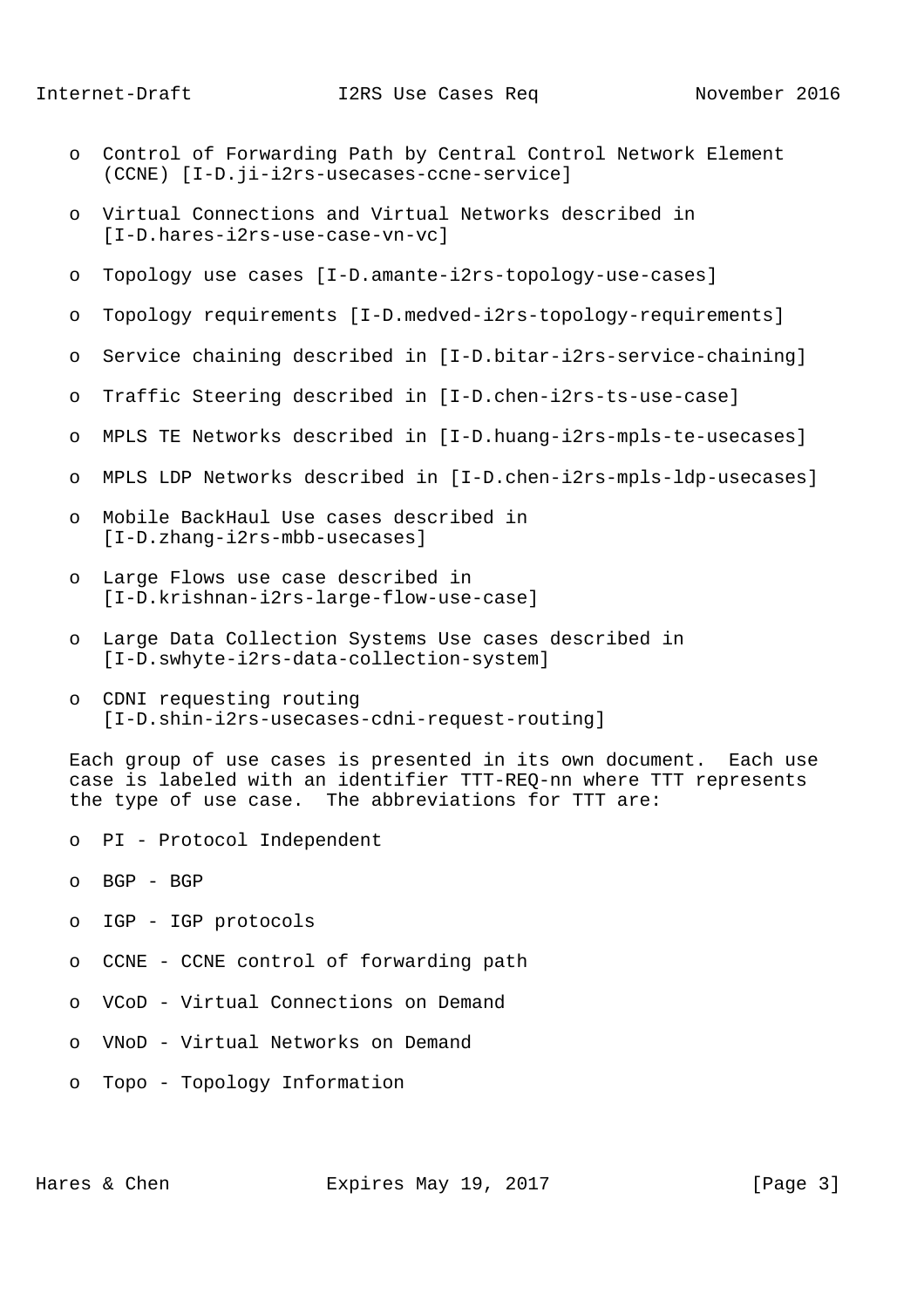- o VT-TMD Virtual Topology: Topology Data Model
- o VT-TDM-IP Virtual Topology: Topology Data Mode for IP/MPLS
- o SFC Service Chaining requirements
- o TS Traffic Steering
- o MPLS-LDP MLPS Topologies supported by LDP
- o MPLS-TE MPLS-TE topologies
- o MBH Mobile Back-Haul
- o L-Flow Large Flows
- o L-Data Large Data Collection
- o CDNI CDNI networks

 Each use case is also augmented with a notation signifying whether it is in or out of scope with regard to the current I2RS charter:

- o IC: In charter
- o OC: Out of charter
- o NA: not applicable to I2RS protocol, agent, client or models. Usually related to specific client-side app requirements.
- o ??: indicates this item needs additional classification aid from the WG.

 In some cases a specific draft may be out of charter, but (sub)components of it's requirement set may be in charter. In charter. As such, (IC|OC|NA) designations may appear at the draft level, at the requirement level, or at the sub requirement level. In instances where designations do not appear at more specific level, the designation at the parent level should be considered to be inherited.

2. Protocol Independent Use Case Requirements

 This is a summary of the I2RS requirements found in the Protocol Independent Use Cases described in: [I-D.white-i2rs-use-case] (IC):

 o PI-REQ01 (IC): The ability to monitor the available routes installed in the RIB of each forwarding device, including near

Hares & Chen **Expires May 19, 2017** [Page 4]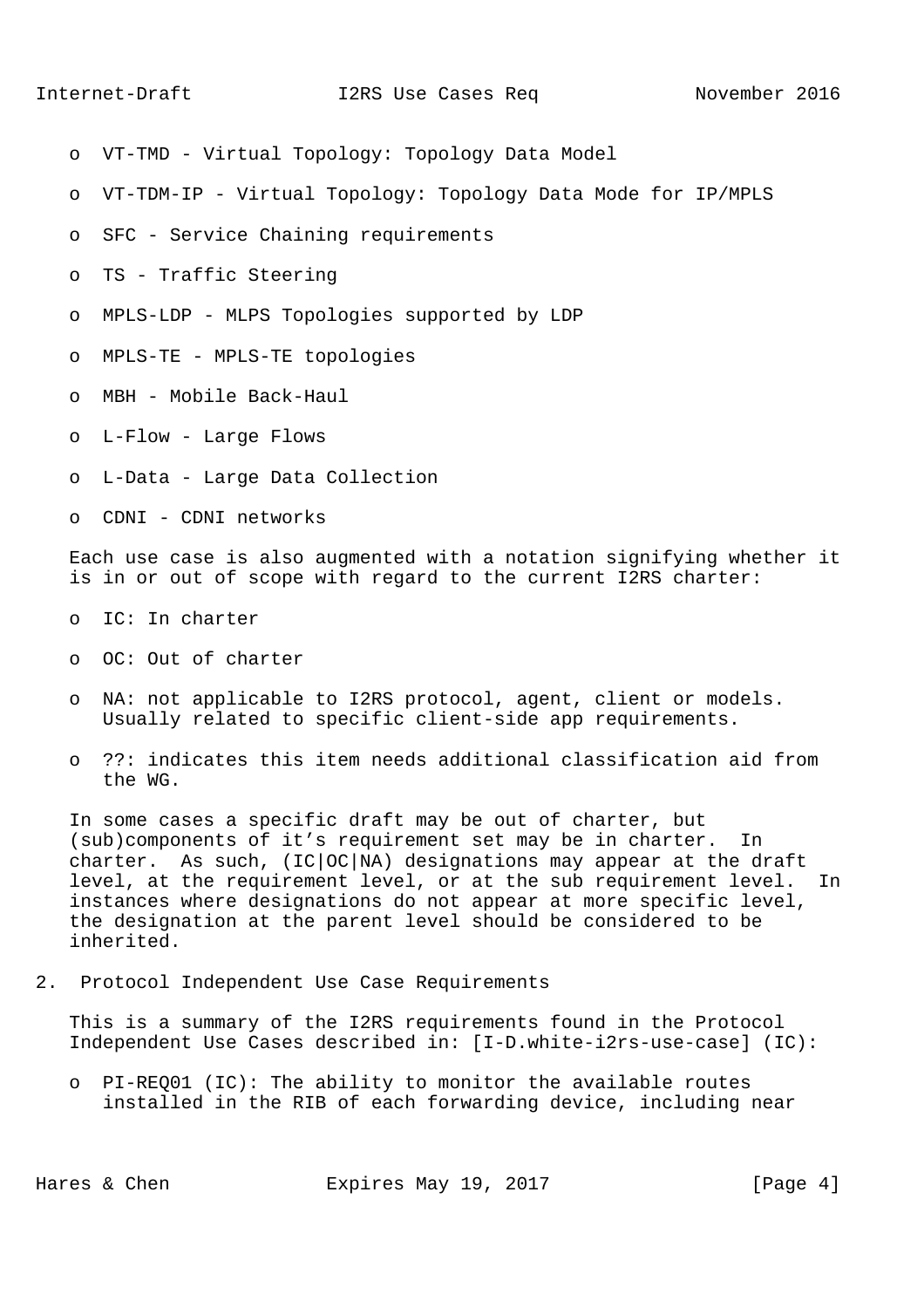real time notification of route installation and removal. This information must include the destination prefix (NLRI), a table identifier (if the forwarding device has multiple forwarding instances), the metric of the installed route, and an identifier indicating the installing process.

- o PI-REQ02 (IC): The ability to install source and destination based routes in the local RIB of each forwarding device. This must include the ability to supply the destination prefix (NLRI), the source prefix (NLRI), a table identifier (if the forwarding device has multiple forwarding instances), a route preference, a route metric, a next hop, an outbound interface, and a route process identifier.
- o PI-REQ03 (IC): The ability to install a route to a null destination, effectively filtering traffic to this destination.
- o PI-REQ04(??): The ability to interact with various policies configured on the forwarding devices, in order to inform the policies implemented by the dynamic routing processes. This interaction should be through existing configuration mechanisms, such as NETCONF, and should be recorded in the configuration of the local device so operators are aware of the full policy implemented in the network from the running configuration.
- o PI-REQ05 (OC): The ability to interact with traffic flow and other network traffic level measurement protocols and systems, in order to determine path performance, top talkers, and other information required to make an informed path decision based on locally configured policy.
- o PI-REQ06 (IC): The ability to install destination based routes in the local RIB of each forwarding device. This must include the ability to supply the destination prefix (NLRI), a table identifier (if the forwarding device has multiple forwarding instances), a route preference, a route metric, a next hop, an outbound interface, and a route process identifier.
- o PI-REQ07 (IC): The ability to read the local RIB of each forwarding device, including the destination prefix (NLRI), a table identifier (if the forwarding device has multiple forwarding instances), the metric of each installed route, a route preference, and an identifier indicating the installing process.
- o PI-REQ08 (IC): The ability to read the tables of other local protocol processes running on the device. This reading action should be supported through an import/export interface which can present the information in a consistent manner across all protocol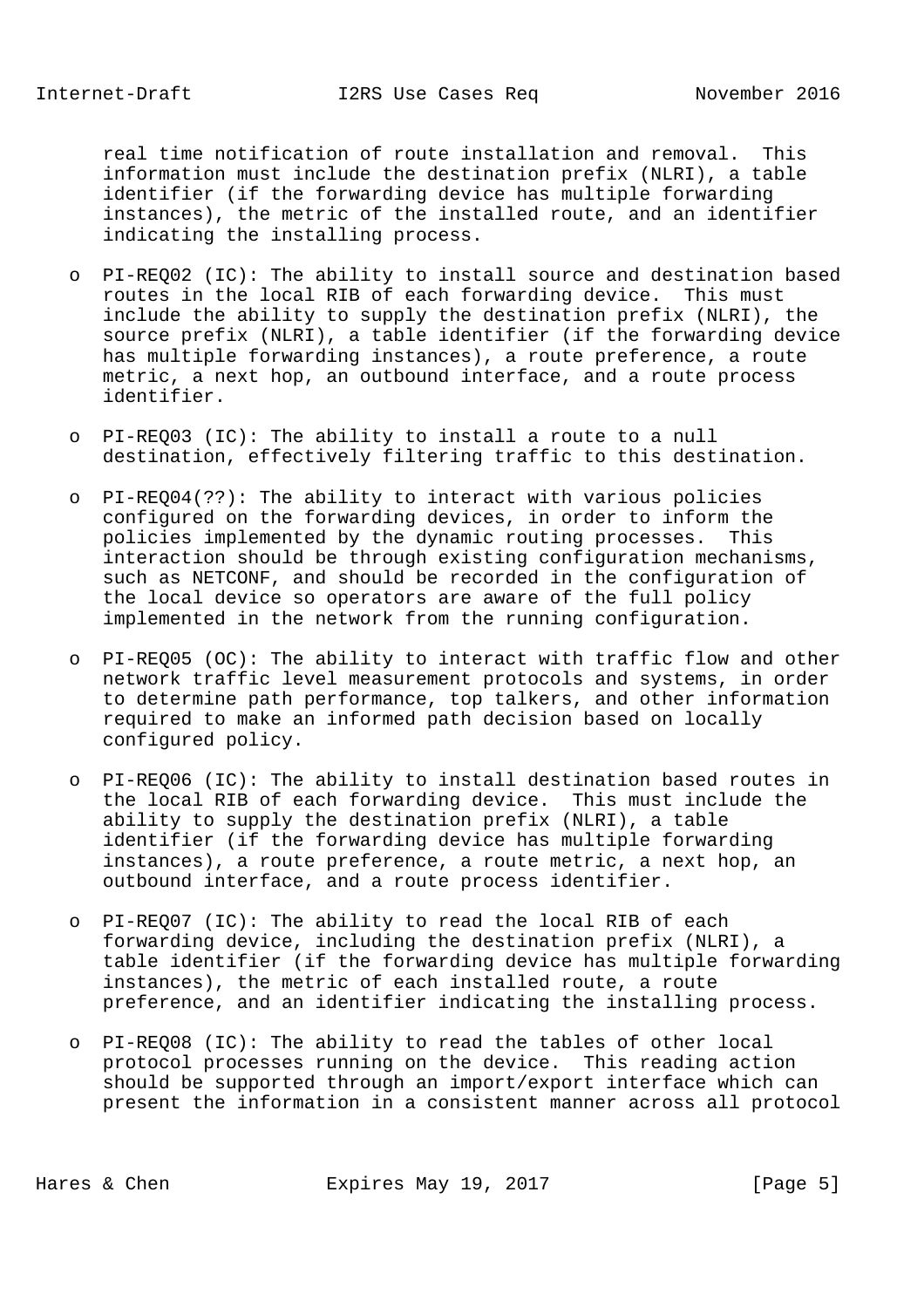implementations, rather than using a protocol specific model for each type of available process.

- o PI-REQ09 (OC for some protocols): The ability to inject information directly into the local tables of other protocol processes running on the forwarding device. This injection should be supported through an import/export interface which can inject routing information in a consistent manner across all protocol implementations, rather than using a protocol specific model for each type of available process.
- o PI-REQ10 (OC): The ability to interact with policies and configurations on the forwarding devices using time based processing, either through timed auto-rollback or some other mechanism. This interaction should be through existing configuration mechanisms, such as NETCONF, and should be recorded in the configuration of the local device so operators are aware of the full policy implemented in the network from the running configuration.
- o PI-REQ-11 (IC) The ability to update the Local RIB with varying levels of checks on the route. These checks can be simply minimal reception checks (TLVs align corrrectly), all non-referential checks (do not do leafref, MUST, instance identifiers), do referential checks.
- 3. BGP Use Case Requirements

 This is a summary of the requirements listed in [I-D.keyupate-i2rs-bgp-usecases] are (IC):

- o BGP-REQ01 (IC): I2RS client/agent exchange SHOULD support the read, write and quick notification of status of the BGP peer operational state on each router within a given Autonomous System (AS). This operational status includes the quick notification of protocol events that proceed a destructive tear-down of BGP session
- o BGP-REQ02 (IC): I2RS client SHOULD be able to push BGP routes with custom cost communities to specific I2RS agents on BGP routers for insertion in specific BGP Peer(s) to aid Traffic engineering of data paths. These routes SHOULD be tracked by the I2RS Agent as specific BGP routes with customer cost communities. These routes (will/will not) installed via the RIB-Info.
- o BGP-REQ03 (IC): I2RS client SHOULD be able to track via read/ notifications all Traffic engineering changes applied via I2RS agents to BGP route processes in all routers in a network.

Hares & Chen **Expires May 19, 2017** [Page 6]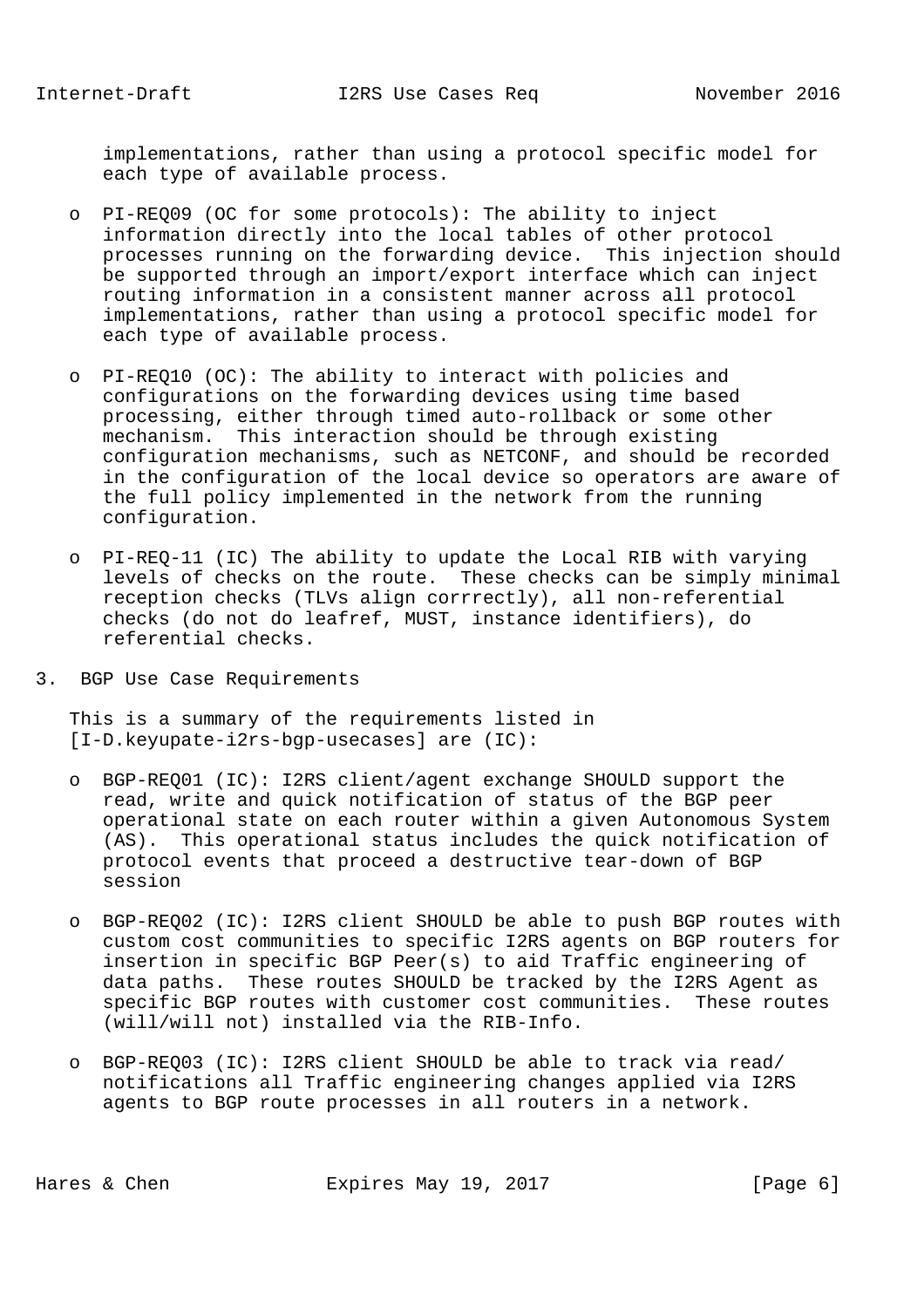- o BGP-REQ04 (IC): I2RS Agents SHOULD support identification of routers as BGP ASBRs, PE routers, and IBGP routers.
- o BGP-REQ05 (IC): I2RS client-agent SHOULD support writing traffic flow specifications to I2RS Agents that will install them in associated BGP ASBRs and the PE routers.
- o BGP-REQ06 (IC): I2RS Client SHOULD be able to track flow specifications installed within a IBGP Cloud within an AS via reads of BGP Flow Specification information in I2RS Agent, or via notifications from I2RS agent
- o BGP-REQ07 (IC): I2RS client-agent exchange SHOULD support the I2RS client being able to prioritize and control BGP's announcement of flow specifications after status information reading BGP ASBR and PE router's capacity. BGP ASBRs and PE routers functions within a router MAY forward traffic flow specifications received from EBGP speakers to I2RS agents, so the I2RS Agent SHOULD be able to send these flow specifications from EBGP sources to a client in response to a read or notification.
- o BGP-REQ08 (IC): I2RS Client SHOULD be able to read BGP route filter information from I2RS Agents associated with legacy BGP routers, and write filter information via the I2RS agent to be installed in BGP RR. The I2RS Agent SHOULD be able to install these routes in the BGP RR, and engage a BGP protocol action to push these routers to ASBR and PE routers.
- o BGP-REQ09 (IC): I2RS client(s) SHOULD be able to request the I2RS agent to read BGP routes with all BGP parameters that influence BGP best path decision, and write appropriate changes to the BGP Routes to BGP and to the RIB-Info in order to manipulate BGP routes
- o BGP-REQ10 (IC): I2RS client SHOULD be able instruct the I2RS agent(s) to notify the I2RS client when the BGP processes on an associated routing system observe a route change to a specific set of IP Prefixes and associated prefixes. Route changes include: 1) prefixes being announced or withdrawn, 2) prefixes being suppressed due to flap damping, or 3) prefixes using an alternate best-path for a given IP Prefix. The I2RS agent should be able to notify the client via publish or subscribe mechanism.
- o BGP-REQ11 (IC): I2RS client SHOULD be able to read BGP route information from BGP routers on routes in received but rejected from ADJ-RIB-IN due to policy, on routes installed in ADJ-RIB-IN, but not selected as best path, and on route not sent to IBGP peers (due to non-selection).

Hares & Chen Expires May 19, 2017 [Page 7]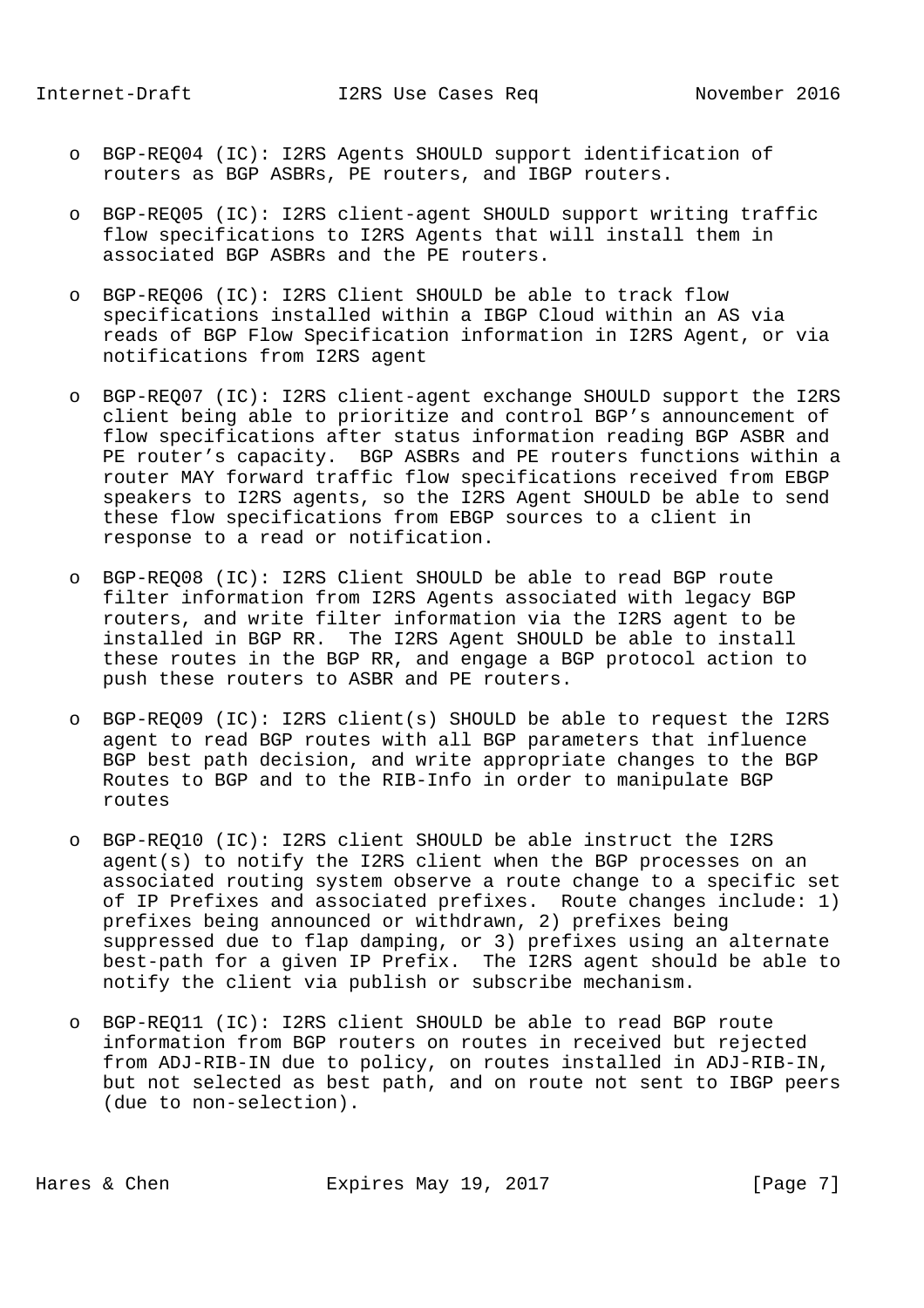- o BGP-REQ12 (IC): I2RS client SHOULD be able to request the I2RS agent to read installed BGP Policies.
- o BGP-REQ13 (IC): I2RS client SHOULD be able to instruct the I2RS Agent to write BGP Policies into the running BGP protocols and into the BGP configurations.
- o BGP-REQ14 (IC): I2RS client-agent SHOULD be able to read BGP statistics associated with Peer, and to receive notifications when certain statistics have exceeded limits. An example of one of these protocol statistics is the max-prefix limit.
- o BGP-REQ15 (IC): The I2RS client via the I2RS agent MUST have the ability to read the loc-RIB-In BGP table that gets all the routes that the CE has provided to a PE router.
- o BGP-REQ16 (IC): The I2RS client via the I2RS agent MUST have the ability to install destination based routes in the local RIB of the PE devices. This must include the ability to supply the destination prefix (NLRI), a table identifier, a route preference, a route metric, a next-hop tunnel through which traffic would be carried
- o BGP-REQ17 (IC): The I2RS client via the I2RS agent SHOULD have the the ability to read the loc-RIB-in BGP table to discover overlapping routes, and determine which may be safely marked for removal.
- o BGP-REQ18 (IC): The I2RS client via the I2RS Agent SHOULD have the ability to modify filtering rules and initiate a re-computation of the local BGP table through those policies to cause specific routes to be marked for removal at the outbound eBGP edge.
- 4. IGP Use Cases

 This is a summary of the requirements listed in (ietf-draft-wu-ir2s igp-usecases-00.txt) (OC):

- o IGP-REQ-01 (OC): I2RS Client/Agent SHOULD Be able to read/write the the unique IGP identification for router within an AS (router id, system-id, or others). I2RS agents may notify the I2RS client of the detection of another router with the same unique ID.
- o IGP-REQ-02 (OC): I2RS Client SHOULD BE able to aid in IGP table reduction by actively monitoring IGP tables and by allowing changes to the IGP configuration in order to partition the IGPS and place ABRs and ASBRs. The I2RS Client/Agent exchange must allow for a rapid cycle of querying of IGP topology information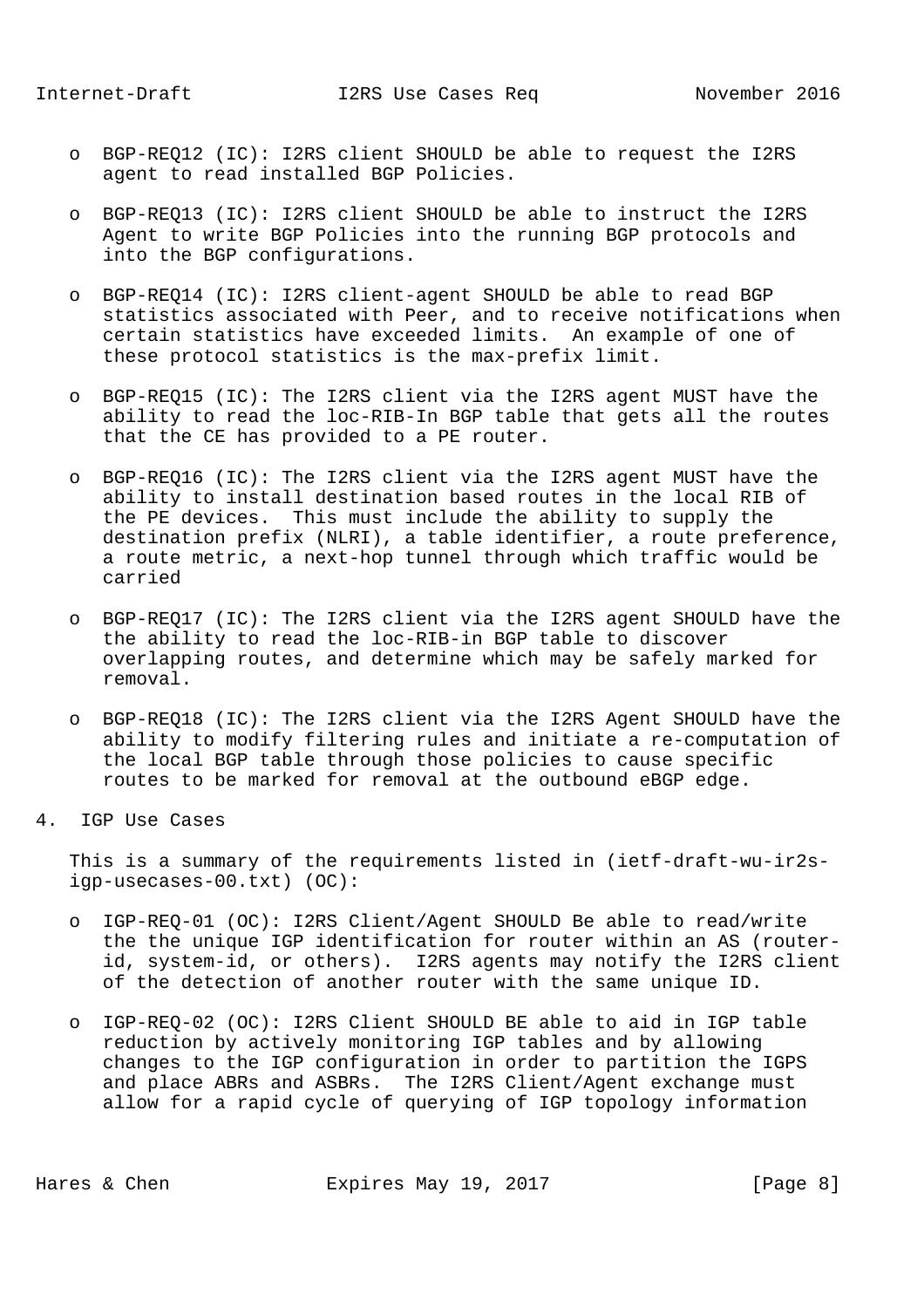and downloading of a new protocol configuration or updating of IGP nexthops in RIBs and FIBs to rapidly switch to new temporary IGP topologies. These alternate topologies may be calculated by a application attached to the i2rs client and updated to the i2rs agent, or determined at the i2rs agent.

- o IGP-REQ-03 (OC): I2RS protocol and models should support Loop-Free Alternative (LFAs) [RFC5286] deployments in in pure IP and MPLS/ LDP networks to provide single-point-failure protection for unicast traffic. This includes the configuration, monitoring of LFA changes, and letting off-line pre-computed paths for LFA backup of all links and prefixes in the network and calculating the protection coverage and recognizing optimization to be downloaded to appropriate devices via the I2RS interface (Client- Agent). Again, it is important to have deployment of changes followed by real-time feedback.
- o IGP-REQ-04 (OC): The I2RS programmatic interface SHOULD allow the balancing of both ECMP traffic flows and end-to-end traffic flows in the IGP. The I2RS SHOULD support monitoring of the dynamic traffic flow in the network, and the query of the maximum capacity of the network. This include the I2RS client's transmission to the I2RS agent of updated configuration after an off-line optimization to either spread traffic (across ECMP pathways) or aggregation of traffic onto a single path so the rest of the devices may power off saving power (and money.
- o IGP-REQ-05 (OC): The I2RS interface (protocol and data models) SHOULD use the subscription mechanism to filter the topology changes to interested events and use the publish mechanism to control the pace these events are notified. This filtering should protect the I2RS Client or even applications who depend on topology data from being drowned by massive original events or duplicate events from different sources
- o IGP-REQ-06 (OC): Since IGP protocol is essential to the whole network, the I2RS Clients SHOULD monitor about the protocol's running status before forwarding is impacted. Performance data can be collected through collecting static configuration and observing dynamic status. Static data includes the number of instances, interfaces, nodes in the network and etc. Dynamic data includes adjacency status, the number of entries in link-state database and in the routing table, the calculation status, the overload status, the graceful switch-over status, and others
- o IGP-REQ-07 (OC): The I2RS interface (protocol and IMs) should support a mechanism where the I2RS Clients can subscribe to the I2RS Agent's notification of critical node IGP events. For

Hares & Chen **Expires May 19, 2017** [Page 9]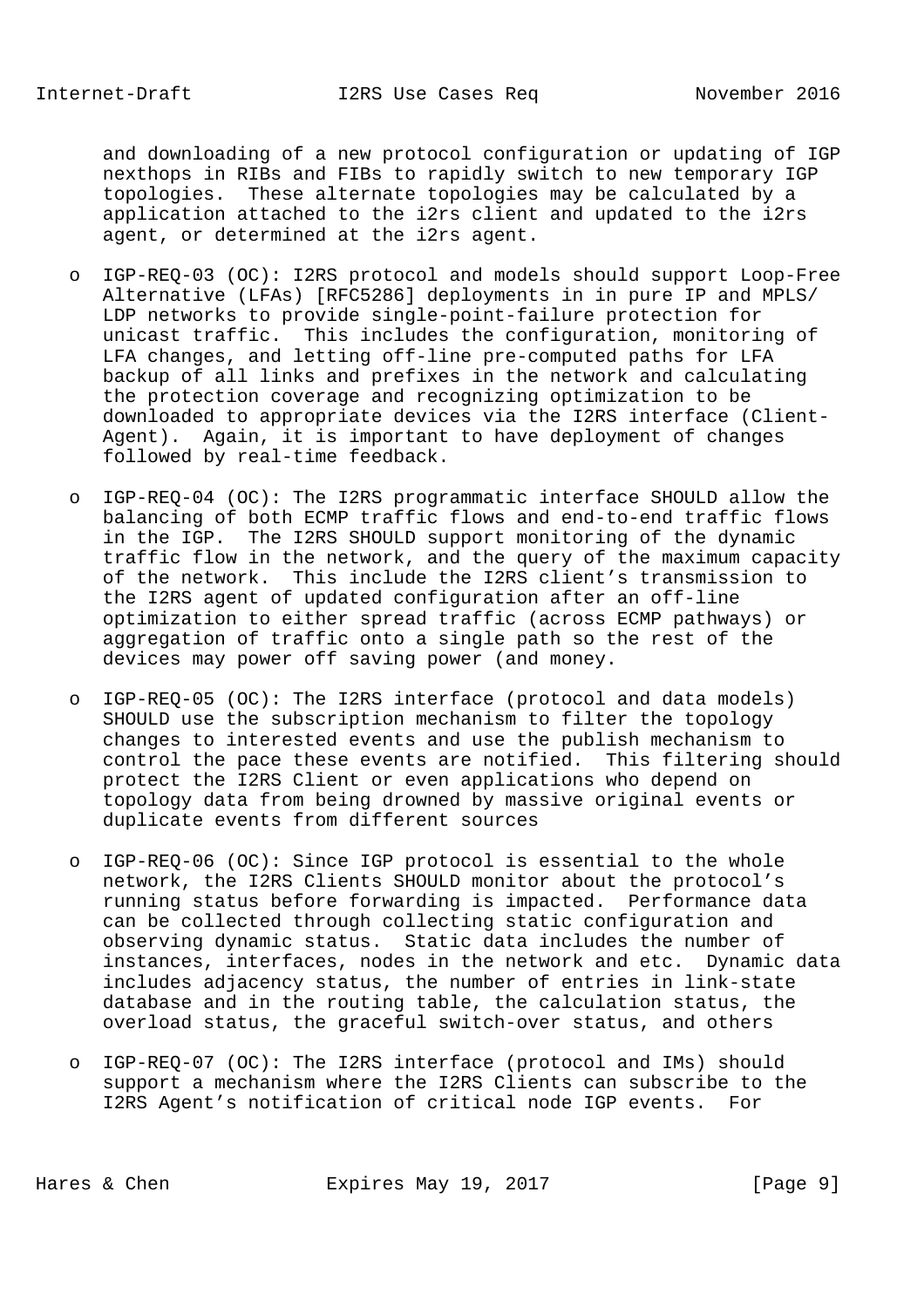example, link-state database or routing table is under the status of overflow or the overflow status is released, the calculation continues for a long time, the system is under graceful reboot.

- o IGP-REQ-08 (OC): The I2RS interface (protocol and IMs) should support the reporting of IGP statistic such as dropped packet statistics. These statistics will aid detection of network failures or secruity attacks.
- 5. CCNE Use Cases

 The use cases in I2RS Use Cases for Control of the Forwarding Path by a Central Control Network Element (CCNE) [I-D.ji-i2rs-usecases-ccne-service] indicate the following requirements for I2RS (OC):

- o CCNE-REQ-01 (IC): I2RS interface should support I2RS client running on a CCNE to be able to pull information from both the BGP RR and the PCE. This information can include: BGP topology information, BGP routes, BGP statistics, BGP Peer topologies, PCE topology information, and PCE state information. The I2RS Client's request for reading of the RR and PCE topology information needs to have timely and rapid response from the I2RS Agent.
- o CCNE-REQ-02 (IC for some constraints): I2RS client should be able to set resource constraints at the I2RS Agent, and receive status information on the setting of resource constraints.
- o CCNE-REQ-03 (IC for some constraints): I2RS interface should be able to set service goal value to CCNE.
- o CCNE-REQ-04 (OC): I2RS client should be able support information models that allow re-optimization traffic model at at CCNE .
- o CCNE-REQ-05 (IC): I2RS client should be able to receive notification at the CCNE, and be able to send status to the I2RS agent.
- o CCNE-REQ-06 (NA): I2RS client should work in parallel with traditional network management or OAM protocols sent to the general NE.
- o CCNE-REQ-07 (NA): I2RS clients should be able to to be light weight enough to be able to support running on a variety of devices (routers, centralized servers, or devices doing both).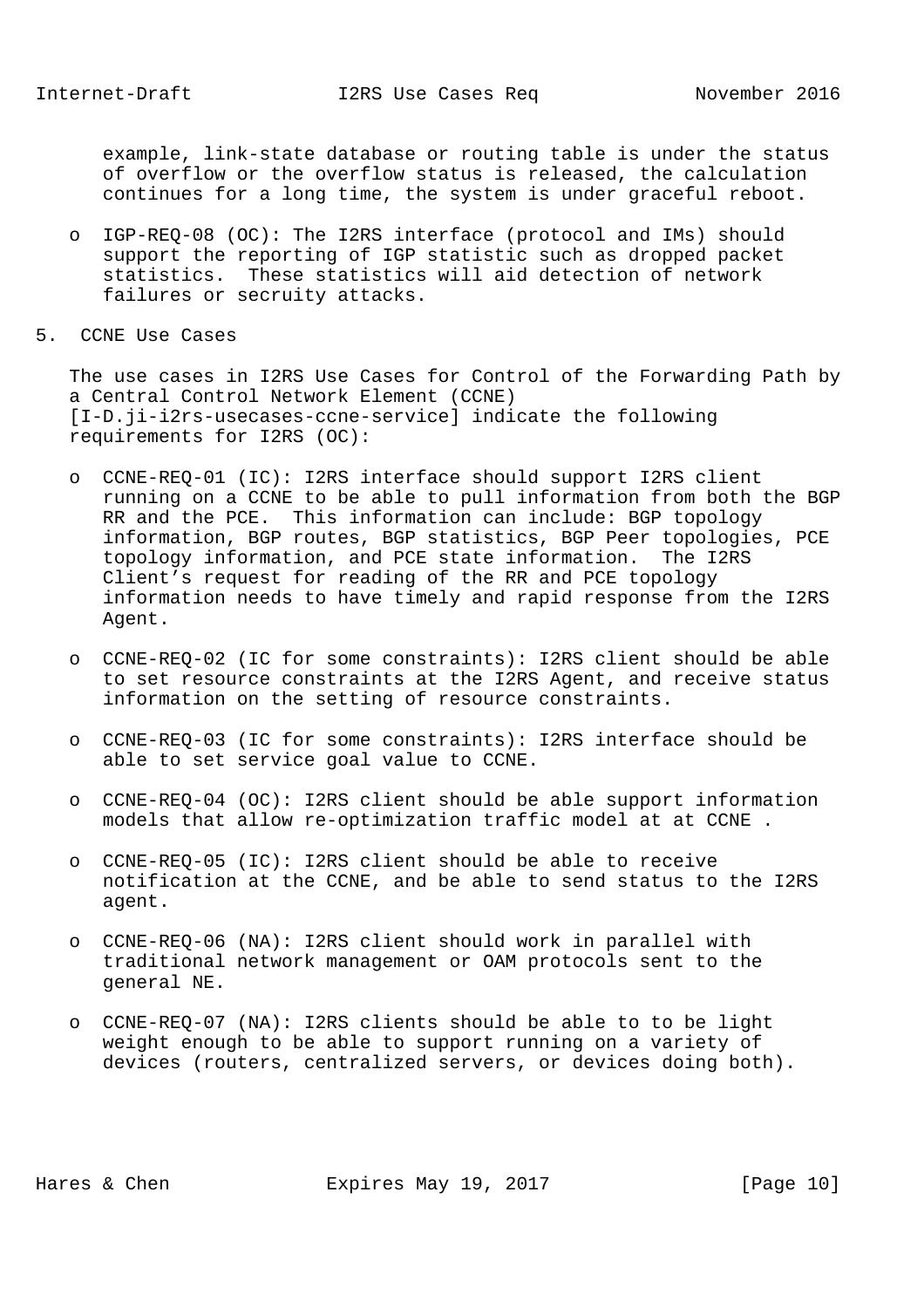6. Topology Related Use Cases

 This section describes Topology or Virtual Topology related requirements the I2RS interface (protocol and information model (IM) included in the following types of use cases:

- o Virtual Connections on Demand: VCoD-REQ
- o Virtual Networks on Demand: VNoD-REQ
- o Virtual Topology Information Topo-REQ
- o Virtual Topology Data Model: VT-TDM-REQ
- o Virtual Topology IP Data Model: VT-TDMIP-REQ
- o Virtual Topology Network Element: VT-NE-REQ (TMF-GEN-1)
- 6.1. Virtual Connection Use Case Requirements
	- o VCoD-REQ01 (OC): I2RS Agents SHOULD provide the ability to read the virtual network topology database for the technology supported. For optical, these are the optical connections and what node they connect to, and the topologies created. For MPLS, this is virtual circuit available, what nodes they connect to, and the network topologies created. For IP technologies, this could include the GRE tunnels, what interface it connects to, and the topologies created. For Ethernet circuits this should involve circuit type (e.g, point-to-point (p2p) or point-to-multipoint (p2mp)) and what nodes it can reach, and the topologies created.
	- o VCoD-REQ02 (OC): I2RS Agent SHOULD provide the ability to influence the configuration of a virtual circuit in a node.
	- o VCoD-REQ03 (OC): I2RS Agent SHOULD provide monitor and provide statistics on the virtual connection to the I2RS client via a Read request or status Notification. The I2RS client can then determine if the connection falls below a quality level the application has requested. If the I2RS client does determine the circuit is below the required quality, it could create another circuit. The I2RS may choose to create the second virtual circuit, transfer flows, and then break the first circuit.
- 6.2. Virtual Network Use Case Requirements

The requirements for the Virtual Networks on Demand (VCoD) are: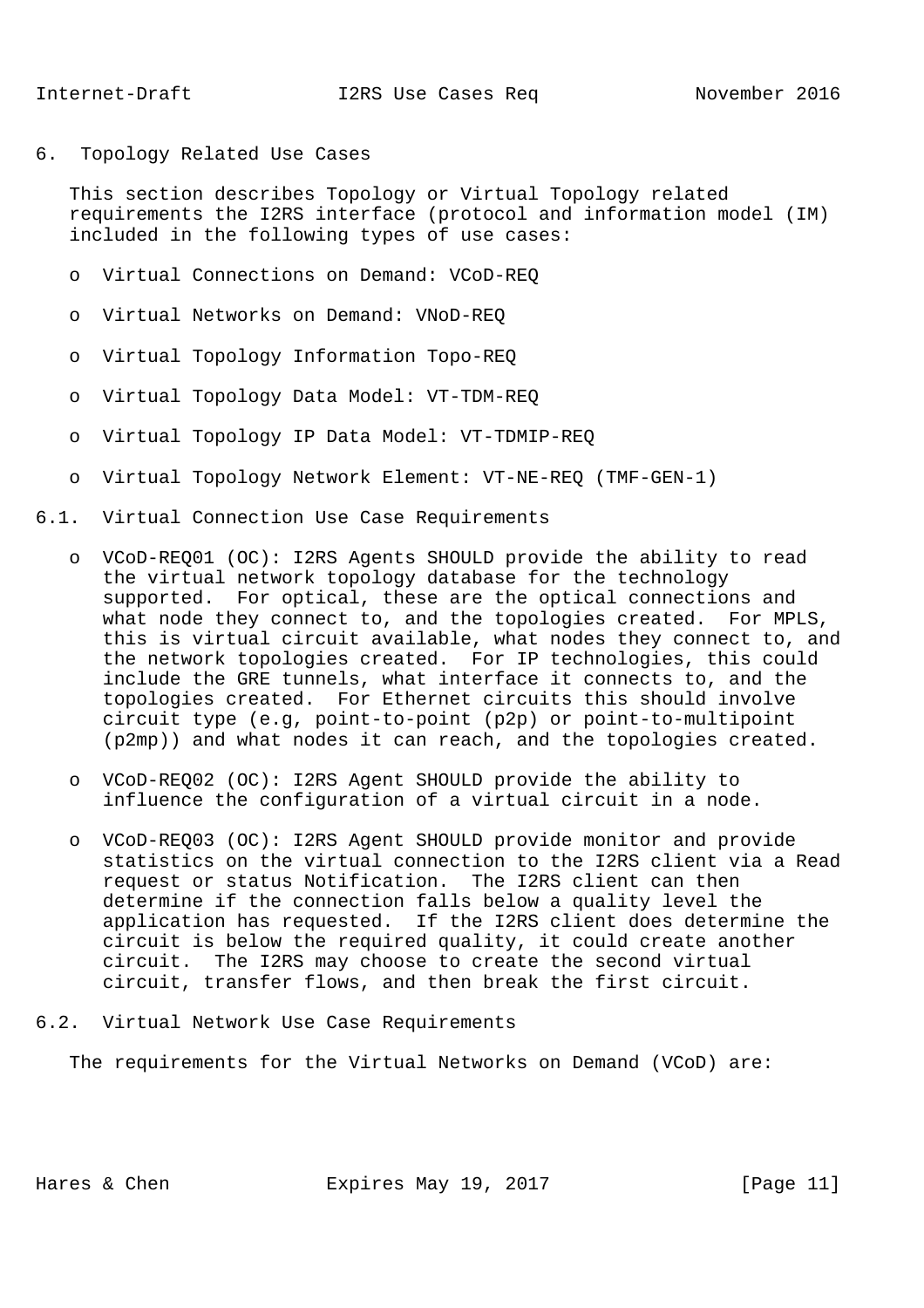- o VT-VN-REQ01 (IC): I2RS Agents SHOULD provide the ability to read the virtual network topology database for the technology supported to determine nodes and connections. For optical, these are the optical connections and what node they connect to, and the topologies created. For MPLS, this is virtual circuit available, what nodes they connect to, and the network topologies created. For IP technologies, this could include the GRE tunnels, what interface it connects to, and the topologies created. For Ethernet circuits this should involve circuit type (e.g, point-to point (p2p) or point-to-multipoint (p2mp)) and what nodes it can reach, and the topologies created.
- o VNoD-REQ02 (IC): I2RS Agent SHOULD provide the ability to influence the configuration of a virtual circuit in a node.
- o VNoD-REQ03 (IC): I2RS Agent SHOULD provide monitor and provide statistics on the virtual connection to the I2RS client via a Read request or status Notification. The I2RS client can then determine if the connection falls below a quality level the application has requested. If the I2RS client does determine the circuit is below the required quality, it could create another circuit. The I2RS may choose to create the second virtual circuit, transfer flows, and then break the first circuit.
- o VNoD-REQ04 (IC): I2RS Agent SHOULD provide the ability to influence the configuration of a virtual network in a node.
- o VNoD-REQ05 (OC): I2RS Agent SHOULD provide the ability to report statistics on the network nodes and end-to-end traffic flows via read of status data or via notifications of status.
- o VNoD-REQ06 (IC): The I2RS protocol and RIB Informational Model (IM) must support logical tunnels of type MPLS as well as IP, GRE, VxLAN and GRE. Large Carrier networks utilize MPLS in a variety of forms (LDP, static MPLS TE, or dynamic TE LSPS created by RSVP- TE or CR-LDP).
- o VNoD-REQ07 (IC): I2RS SHOULD support Informational Models and features to allow MPLS technologies to create Hub-spoke topology and service routing in networks in Carriers, Enterprise, and Data Centers.
- o VNoD-REQ08 (IC): I2RS protocols, Information Models, and Data Models must be able to support Carriers using these MPLS technologies to support networks for Mobile BackHaul, on-demand MPLS overlays, and on-demand video conferencing networkings.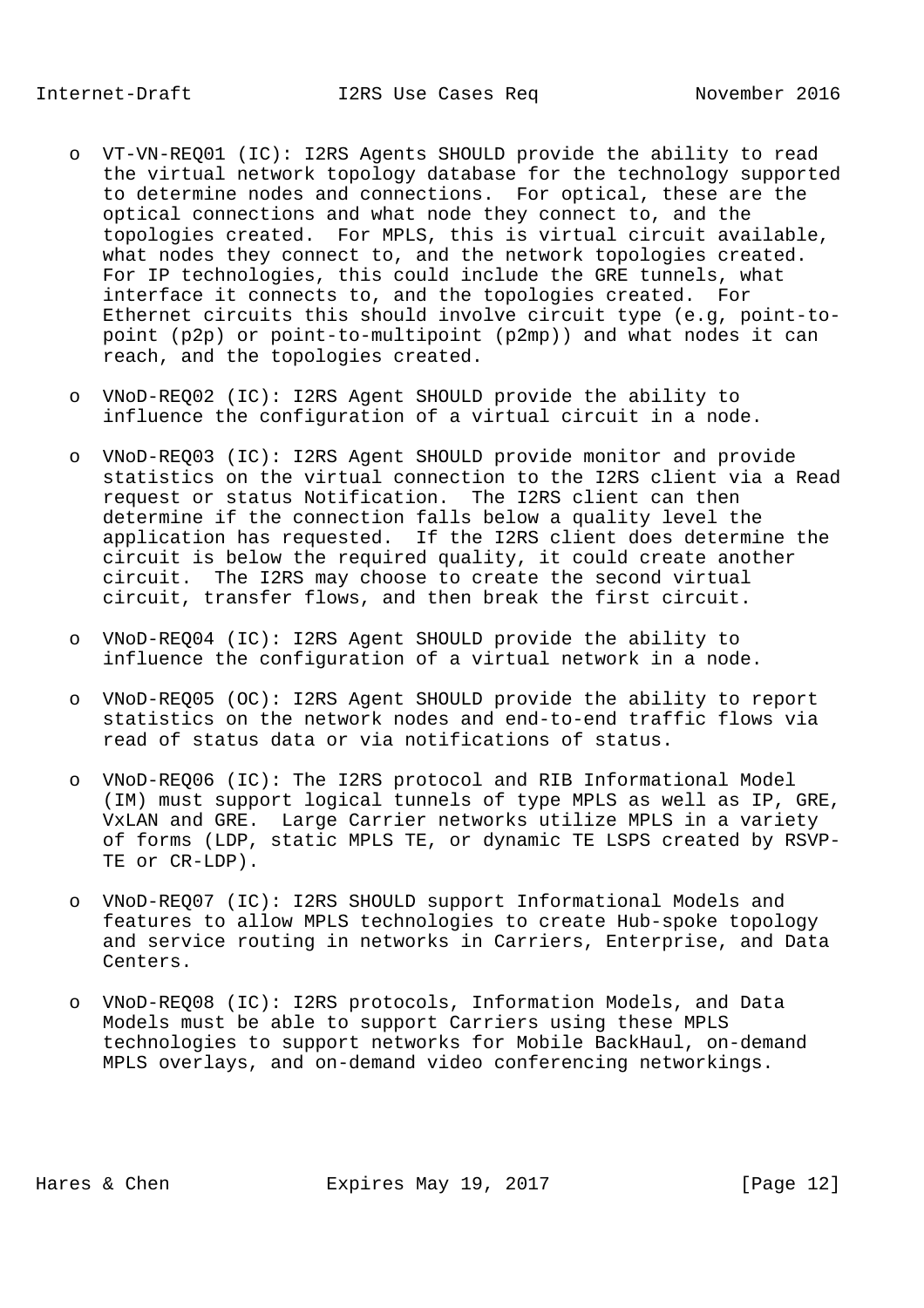# 6.3. Topology Use Case

 The requirements in [I-D.amante-i2rs-topology-use-cases] topology use cases focus around the architecture of topology manager, orchestration manager, and policy in the figure below (IC):



- o Topo-REQ-01 (IC): The Topology Manager Should be able to collect topological information via the I2RS Client-Exchange exchange from a variety of sources in a normalized topological model. These sources can be:
	- \* Live Layer IGP IGPs with information about the active topology such as the LSDB database or IGP updates,

Hares & Chen **Expires May 19, 2017** [Page 13]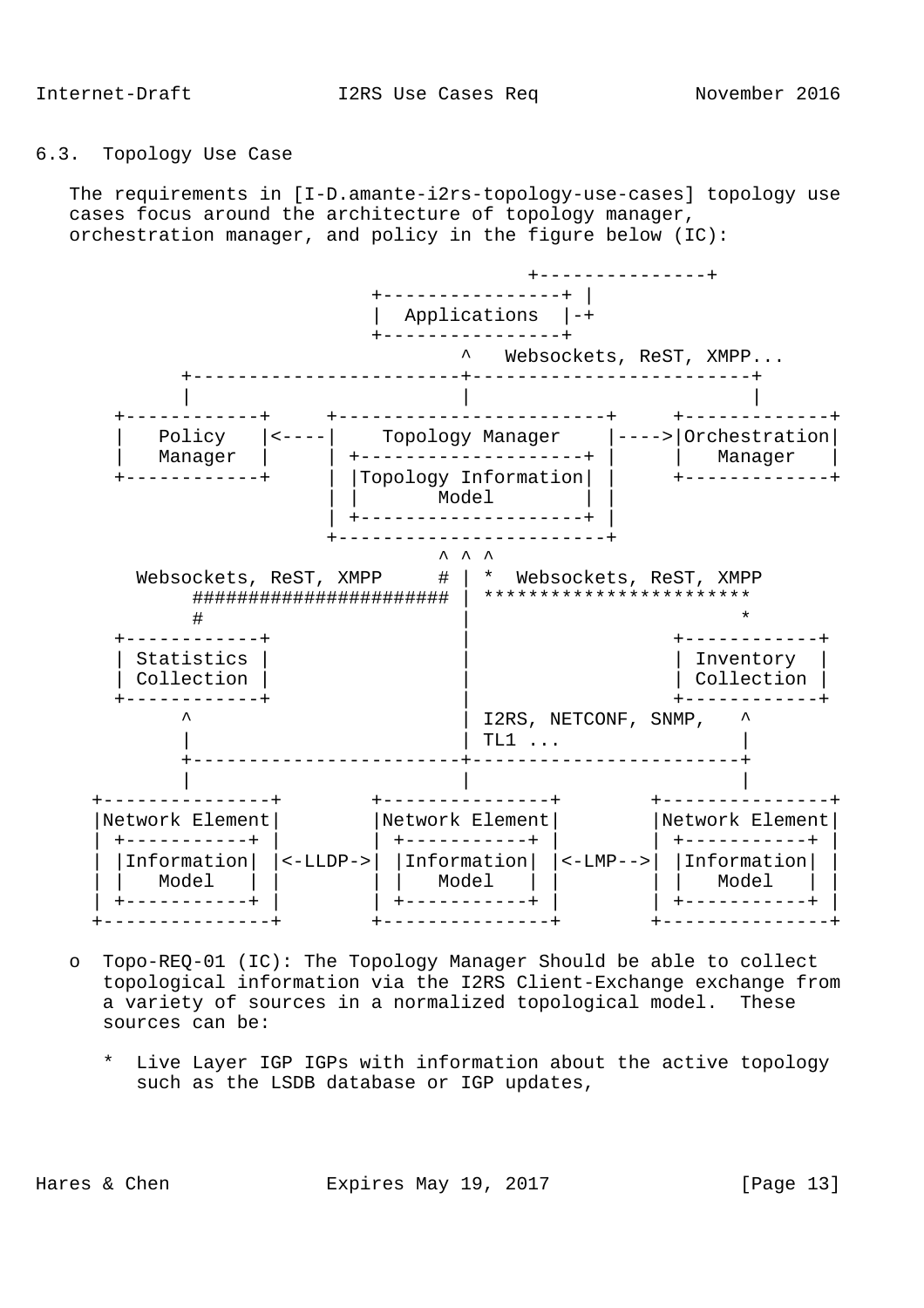- \* The I2RS must enable the inventory system information to query for information about network components which are not not visible to active L3. These systems can be active or simply invisible to the L3. Examples of this are L2 Ethernet switches or ROADMS.
- \* Statistic Collection systems that provide traffic information, such as traffic demands or link utilizations.

(from section 3.2)

- o Topo-REQ-02 (OC): Topology information is provided from Clients to high-layer applications via a northbound interface (such as ReST, Websockts, or XMPP.
- o Topo-REQ-03 (IC): Topology Manager should be able to collect and keep current topology information for multiple layers of the network: Transport, Ethernet and IP/MPLS, as well as information for multiple Layer 3 IGP areas and multiple Autonomous Systems (ASes). This information must contain cross-layer unerlying Shared Risk Link Groups (SRLG) within transport or Ethernet layers. (from section 3.2)
- o Topo-REQ-04 (OC): Topology manager be able to use I2RS Client- Agent protocol to to collect dynamic inventory information from network elements. An example of these protocols are the Link Layer discovery protocols (LLDP, LMP, etc.) which automatically identify remote nodes and ports. (from section 3.2)
- o Topo-REQ-05 (IC):I2RS Should enable the Policy manager to query and store the following types of policies:
	- \* Policies that contain Logical identifier Numbering in order to correlate IP Prefixes to
		- + link based on link type (P-P, P-PE, or PE-CE),
		- + IGP Area
		- + L2 VLAN assignments
	- Routing Configuration policies that correlate:
		- + OSPF area/ISIS Net-ID to Node (type)
		- + BGP node related policies (aggregation routes at node, max prefix (per node), or AFI/SAFI per node

Hares & Chen **Expires May 19, 2017** [Page 14]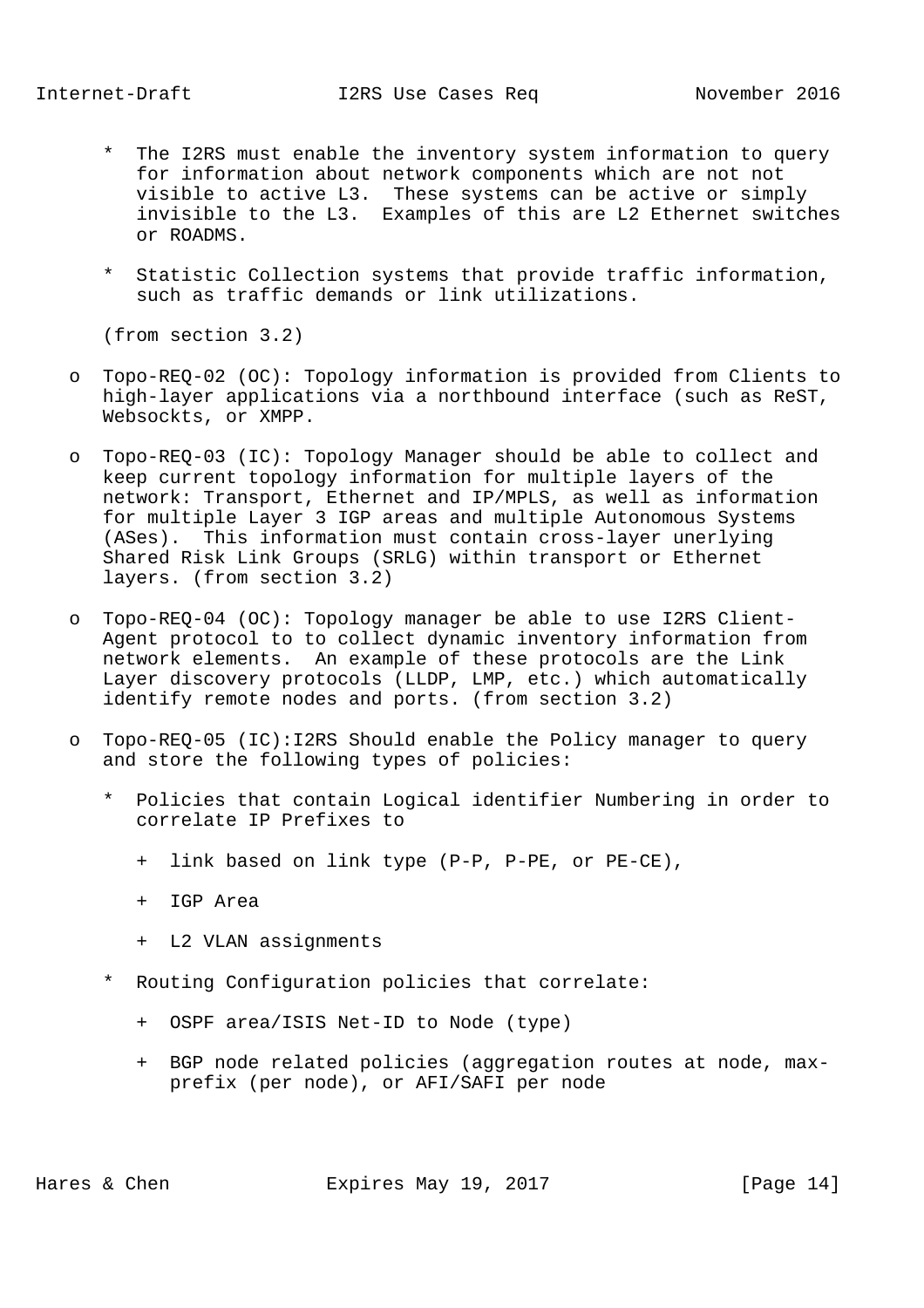- + Security policies with ACLs or rate-limits
- + Network Component access policies (for management

(from section 3.3)

- o Topo-REQ-06 (OC): I2RS should enable a orchestration manager attached to an I2RS client to communicate with I2RS agents into order to stitch together End-to-end services for network bandwidth optimization, load balancing, and Class-of-Service with point services (Firewall or NAT) within the end-to-end service). The orchestration manager should also be able to immediately schedule any of these resources via the I2RS-Client I2RS agent exchange. (from section 3.4)
- o Topp-REQ-07 (OC): The I2RS exchange should enable a statistics collector to collect statistics from the routing function of the network nodes and archive and aggregate the statistics into a statistics warehouse. Statistics must be given and stored in an normalized form. Metadata must be stored with the statistics. (from section 4.1.1.2) (Editor: there is some suggestion of periodic reports)
- o Topo-REQ-08 (IC): I2RS Client-I2RS agent exchange must be provide enough interoperability that the Topology manager, Policy manager, and inventory systems can be available from different vendors
- o Topo-REQ-09 (IC): TE tunnels must be able to be created by the exchange between the I2RS client and the I2RS agent. (from section 4.1.1)
- o Topo-Req-10 (NA): I2RS must provide a common and up-to-date normalized view of the topologies that that support security auditing, and IP/MPLS Provisioning (L2/L3) which includes:
	- \* Identifying Service PE's in all markets/cities where the customer has identified they want service,
	- \* Identifying one or more existing Servies PE's in each city with connectivity to the access network(s) ( e.g.: SONET/TDM) used to deliver the PE-CE tail circuits to the Service's PE),
	- \* Obtain via query/notification the available capacity on Services PE in both the PE-CE access interface and its uplinks to terminate the tail circuit
	- \* Providing the context in I2RS for an iterative query mechanism needed by I2RS client attached to the the Topology to narrow

Hares & Chen **Expires May 19, 2017** [Page 15]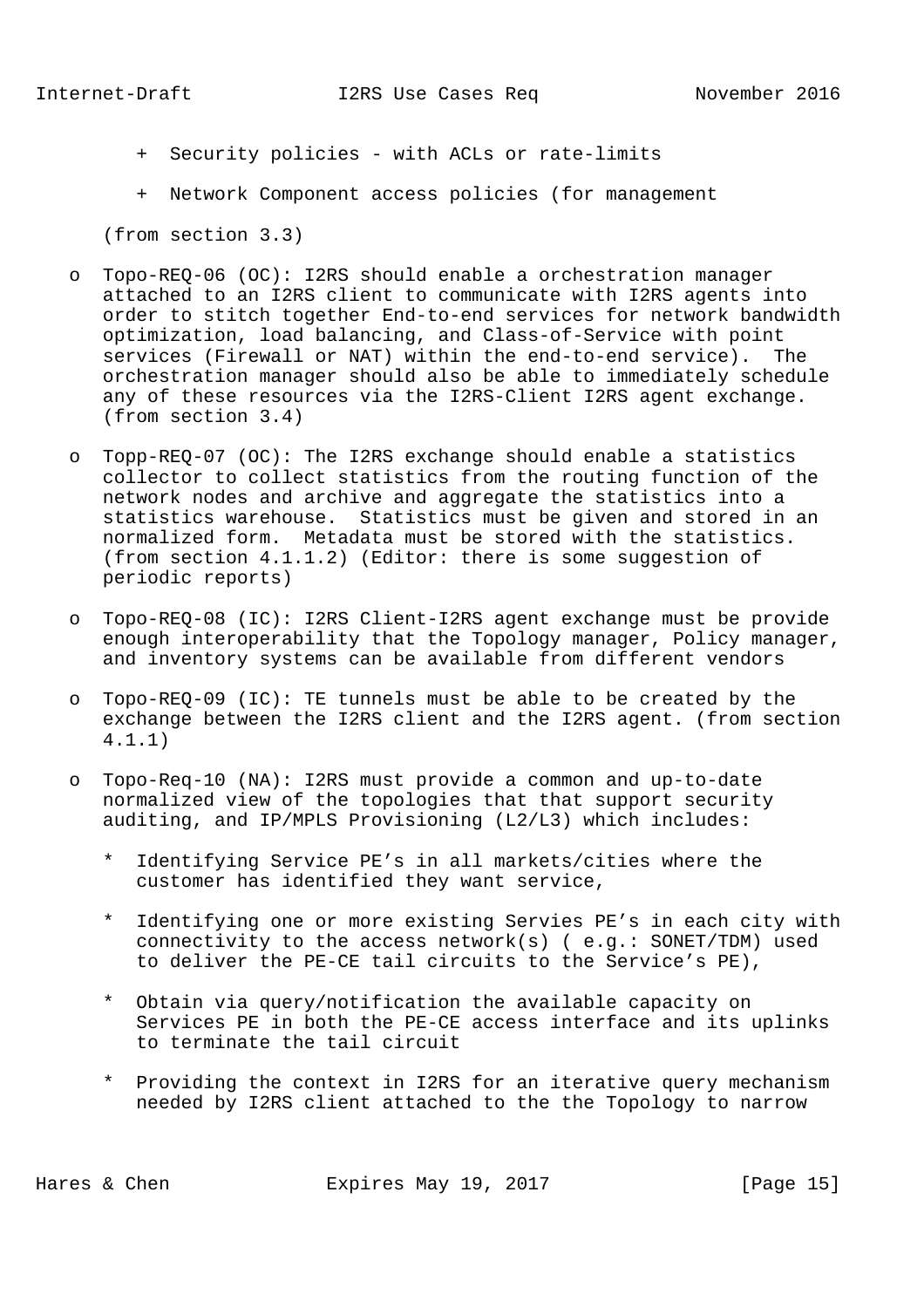down the scope of resources to the set of Services PEs with the appropriate uplink bandwidth and access circuit capability plus capacity to realize the requested VPN service.

(from section 4.1.2)

- o Topo-REQ-11 (NA): The VPN application attached to the I2RS client should be able to hand the I2RS Client a candidate list of Service PE's and associated access circuits to set up a Customer's VPN service into the network. (from section 4.1.3) [Editor's note This request shares requirements with VCoD-REQ-01.]
- o Topo-REQ-12 (NA): The Topology Manager associated with the I2RS client must be able to use the normalized view of the network to set up additional queries (or notification publications) to provide an accurate and comprehensive picture in order a) diagnose faults/failures, and b) augment the network with additional services, and c) provide network topology maps for different purposes. (from section 4.1.3)
- o Topo-REQ-13 (IC):The I2RS client-agent exchange and informational models should support a Virtual Network Topology (VNT) comprise of one or more LSPS and lower layer resources. The VNT of MPLS must be able to link lower layer resources with the higher layer, and present a normalize form the the PCE as defined [RFC5623].
- o Topo-REQ-14 (OC): The I2RS client-agent protocol and models should support the use of a PCE to compute MPLS-TE paths within an "domain" (IGP area), or across multiple "domains" (multi-area AS, multiple ASes") as specified in [RFC4655]. This means the PCE Informational model should support:
	- \* enhanced computation in the single IGP domain
	- \* cross-AS path computation based on the multiple entrance of exit points from an AS,
	- \* linking multiple PEs in multiple domains together, and
	- \* synchronization of TED associated with the PCE to the topology manager (via I2RS client/messages), and
	- \* sending read/writes to the head-end-nodes

(section 4.3)

 o Topo-REQ-15 (OC): the I2RS protocol and Information models should support the ALTO ([RFC5693]) generation of abstract network

Hares & Chen **Expires May 19, 2017** [Page 16]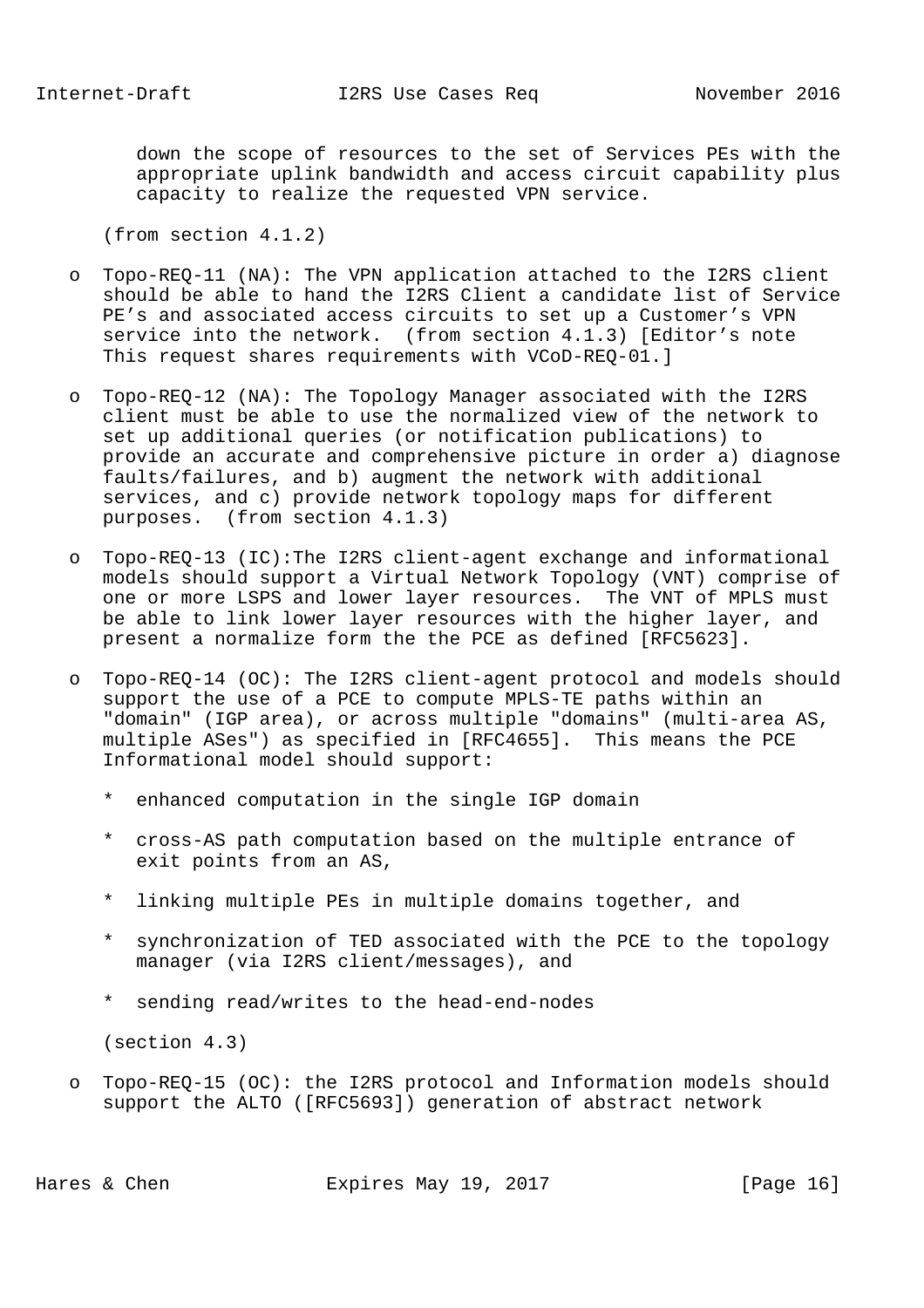topology models and the APIs it support over web-service API. The ALTO abstract network topology comes in two forms: Network Map (based prefix-to PID mapping), and Cost map. The ALTO map is automatically generated from BGP and IGP data which the ALTO server queries from the network and makes available to applications via web-service API. (from section 4.4)

6.4. Virtual Topology Data Model

 The [I-D.medved-i2rs-topology-requirements] specifies the following Topology Data Model requirements (IC):

 VT-TDM-REQ1 (IC): The topology data model MAY be able to describe topology and characteristics of the following layers:

- \* Optical DWDM (optional) (OC),
- \* Optical OTN (optional) (OC),
- \* L2 (Aggregated links, L2 topologies) (IC),
- \* IP/MPLS (IC),
- \* VPNs (IC), and
- \* Services (such as cloud services, or CDNs).

 VT-TDM-REQ2 (IC): The topology data model MUST support multiple Autonomous System deployments.

 VT-TDM-REQ3 (IC): The I2RS topology data model must support include topology information from multiple Administrative Domains or multiple elements into a single common format.

 VT-TDM-REQ4 (IC): The I2RS topology data model MUST be able to convey enough information so that an I2RS client can correlate topologies in different layers and multiple Autonomous Systems.

 VT-TDM-REQ5 (NA): The topology data model MUST support multi-layer group of elements as a means of coalescing different SFF Nodes and links into a network layers from various layers. For example, links with IPv4 addresses might represent Layer 3 of the network topology while links with Ethernet MAC addresses might represent Layer 2.

 VT-TDM-REQ6 (IC): The topology model should allow association between components of different layers. For example, Layer 2 port

Hares & Chen Expires May 19, 2017 [Page 17]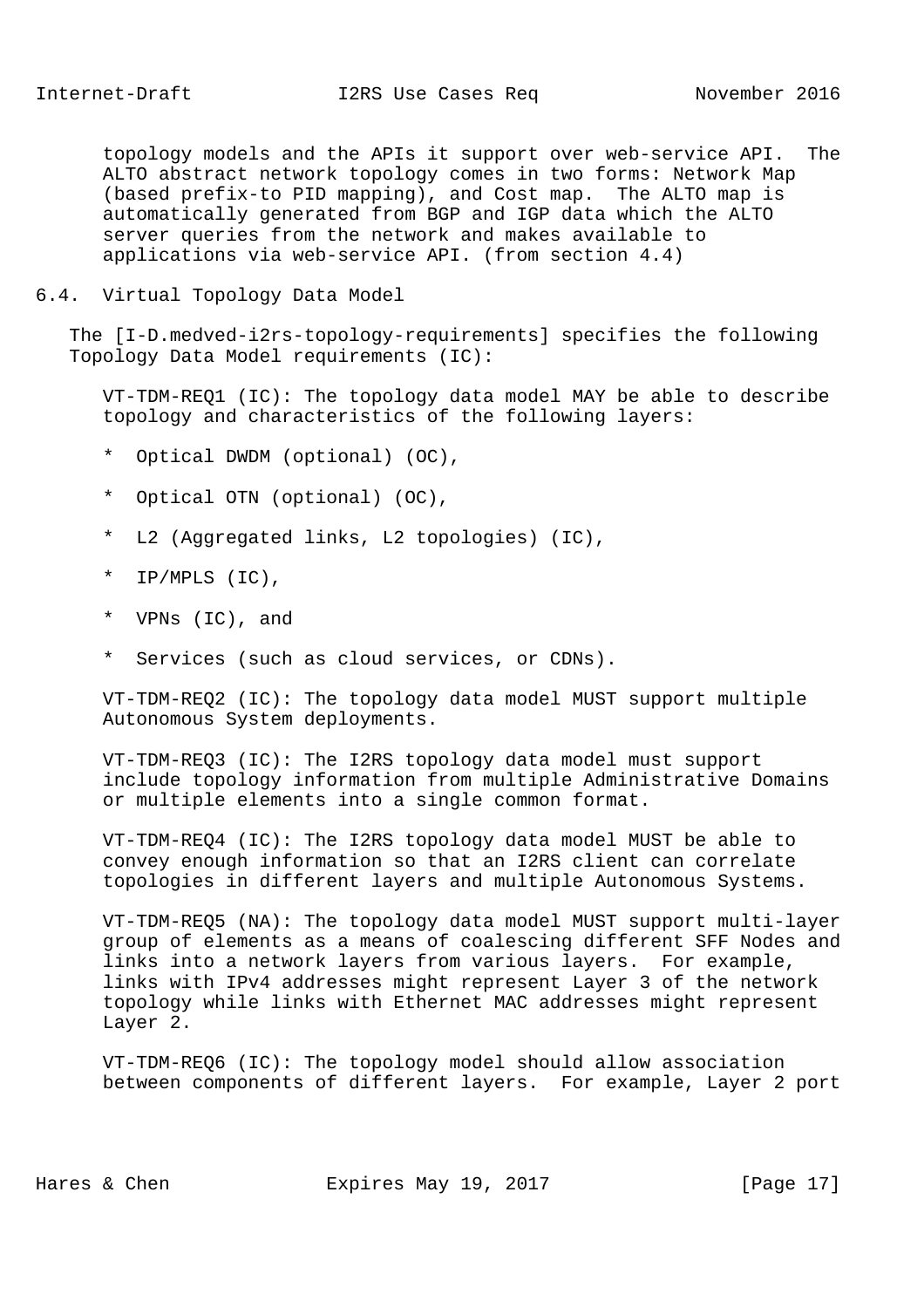may have several IPv4/IPv6 interfaces. The Layer-2 port and the IPv4/IPv6 interfaces would have an association.

 VT-TDM-REQ7 (NA): The topology model MUST represent both inactive and active topologies in the topology Data base. Inactive topologies may include new line cards, ports in down state, etc.

 VT-TMF-DM-REQ8 (NA): The topology data model MUST be hierarchical and MUST support summarization of sub-topologies. Topology summarization and creation of abstract topologies can be provided by either by the application associated with the I2RS client, or by the I2RS Agent prior to transmission to the I2RS client.

 VT-TDM-REQ9 (IC): The topology data model MUST be able to describe abstract topologies. Abstract topologies can contain real and abstract nodes and real and abstract links. An abstract topology MAY be used by a provider to describe characteristics of a transit network (bandwidth, delay, protection, etc.)

 VT-TDM-REQ10 (OC): The topology data model MUST support dynamic data, such as link and node utilizations (perhaps as optional attributes).

 VT-TDM-REQ11a (??): The topology data model MUST allow I2RS client-agent to be able to identify and query for the path between two nodes.

 VT-TDM-REQ11b (OC): The topology data model should support the I2RS Client requesting the I2RS Agent to trace the path at all network layers that participate in the delivery of packets between two nodes. This trace MAY involve either an I2RS Agent information trace or the I2RS Agent requesting the routing function trace the path at multiple levels (L3/L2.5/L2/L1)

 VT-TDM-REQ12 (IC): The topology data model MUST support multiple BGP Autonomous Systems and multiple IGP areas. Support for multiple administrative domains is for further study.

 VT-TDM-REQ13 (IC): The topology data model MUST be human-friendly, i.e. not SNMP MIBs, but something much more analogous to YANG models.

 VT-TDM-REQ14 (IC): The data model SHOULD support topology abstraction, allowing clients that consume topology information in a constrained manner. For example, a client wishing to view only interfaces and nodes present in a sub-graph of the Layer 3 topology should be able to specify an interest in this subset of

Hares & Chen Expires May 19, 2017 [Page 18]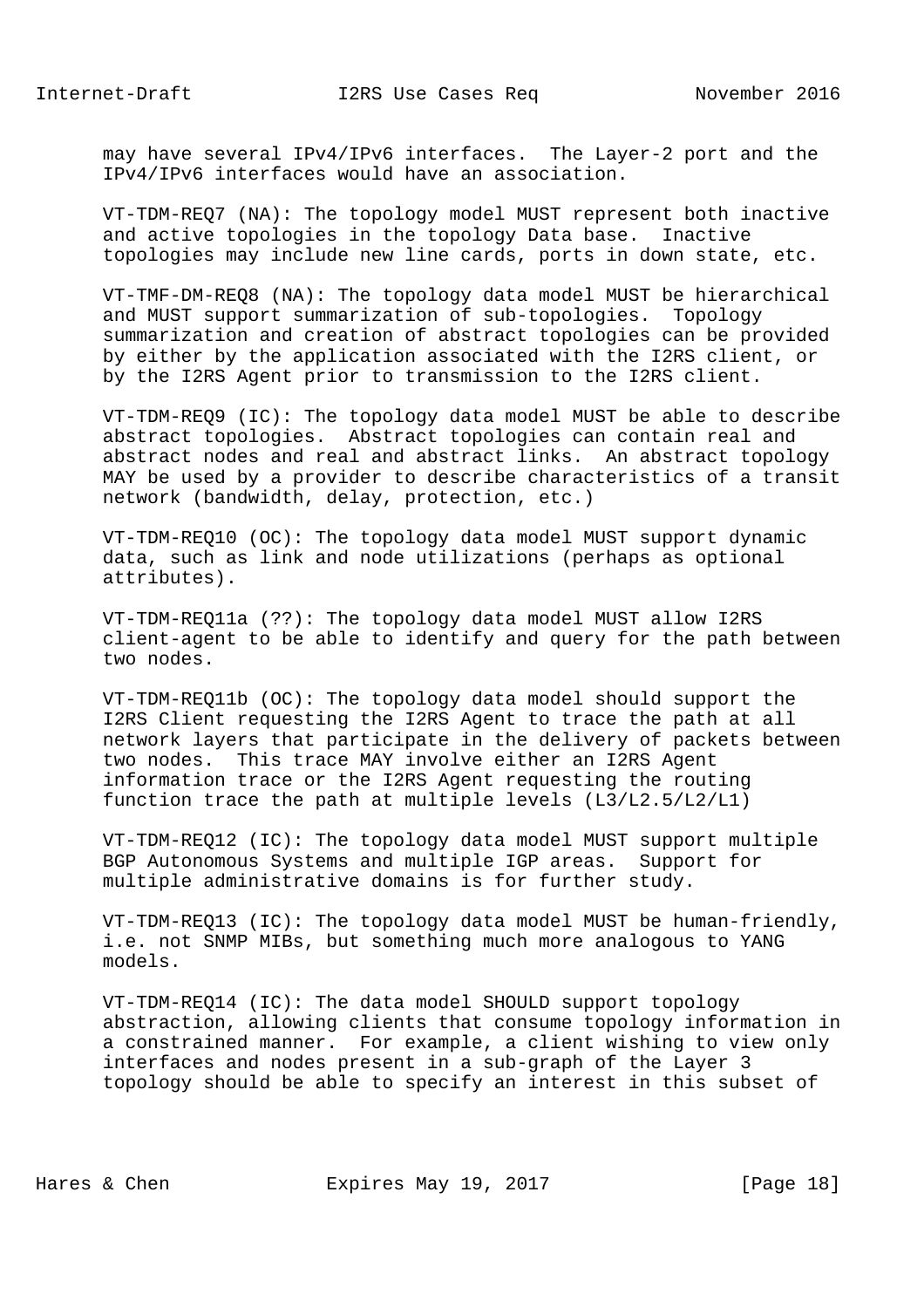information rather than having to read out and parse through the entire set of links and nodes.

6.5. Virtual Topology IP Data Model

 The [I-D.medved-i2rs-topology-requirements] specifies the following requirements for the Virtual Topology IP Data Model's IP/MPLS links and topologies (IC):

- o VT-TDM-IP-REQ1 (IC): The I2RS topology data model for the IP/MPLS layer MUST support both link topology and prefixes,
- o VT-TDM-IP-REQ2 (IC): The I2RS agent may import topology information from the routing processes, IGP process, BGP-LS information, or management processes.
- o TM-DM-IP-REQ3 (IC): The I2RS SFC Data model must support links that are IP/MPLS with the following attributes:
	- local and Remote anchor node IDs (Router ID, AS#, Area ID, MT topology),
	- \* metrics,
	- \* admin group,
	- \* max bandwidth links
	- \* unreserved/utilized bandwidth
	- \* link-protection type
	- \* MPLS protocol mask
	- \* link prefix
	- link characteristics (BW, Delay, error rate)
	- \* Link Description, and
	- \* Link-specific timers (Hello and Holddown).
- 6.6. Virtual Topology Network Element

 The [I-D.medved-i2rs-topology-requirements] specifies the following requirements (IC):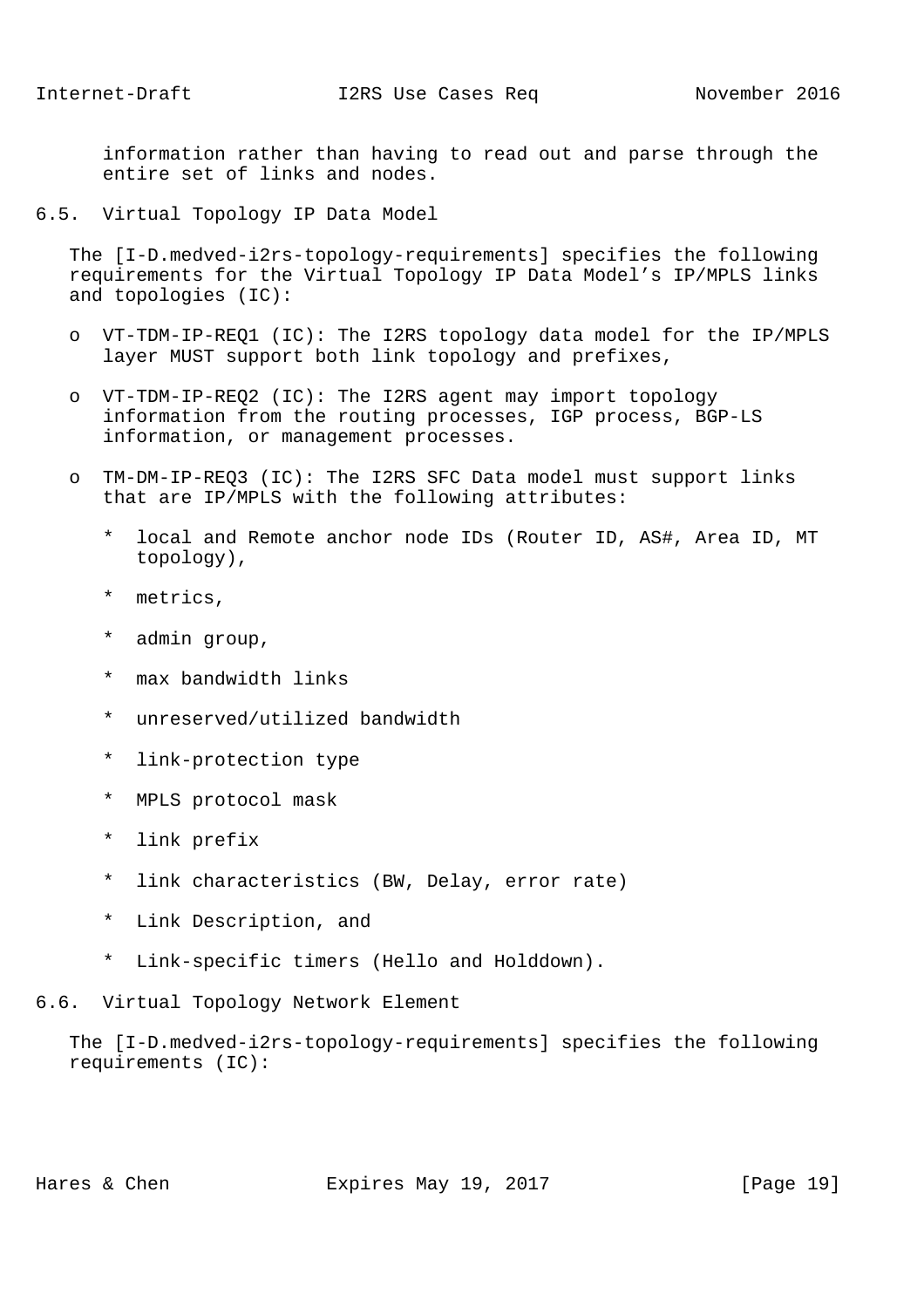- o VT-NE-01 (IC): Each network element should contain an inventory data base which should be a definitive source of information with respect to the physical HW and Logical, logically significant identifiers (E.g. VLANs). The I2RS client should be able to import data from this DB into the I2RS Node IM or SFC IM.
- o VT-NE-02 (IC): The inventory DB of the network element should be augmented with the physical properties associated with the ports/ interfaces that are directly connected to the device (BW, media type). The I2RS client should be able to import data from this augmented DB into the I2RS Node IM or SFC IM.
- o NE-3 (NA): The I2RS client may write information into the NE inventory data base via the Network-element Data Model that the network element may not be able to learn on its own. This information may include the physical location (address), rack/bay information.
- 7. Requirements from SFC Use Cases

 The SFC use case document in [I-D.bitar-i2rs-service-chaining] suggests that the following requirements (OC):

SFC-Use-REQ01 (IC):Address

has the following address requirements:

- \* IP address
- \* service-node tuple (service node IP address, Host system address)
- \* host-node tuple (hosting system IP-address, system internal identifier)

SFC-Use-REQ02 (IC):Supported Service Types

SHOULD include: NAT, IP Firewall, Load balancer, DPI, and others

SFC-Use-REQ03 (IC):Virtual contexts

SHOULD include:

- \* Maximum Number of virtual contexts supported
- \* Current number of virtual contexts in use
- \* Number of virtual contexts available

Hares & Chen **Expires May 19, 2017** [Page 20]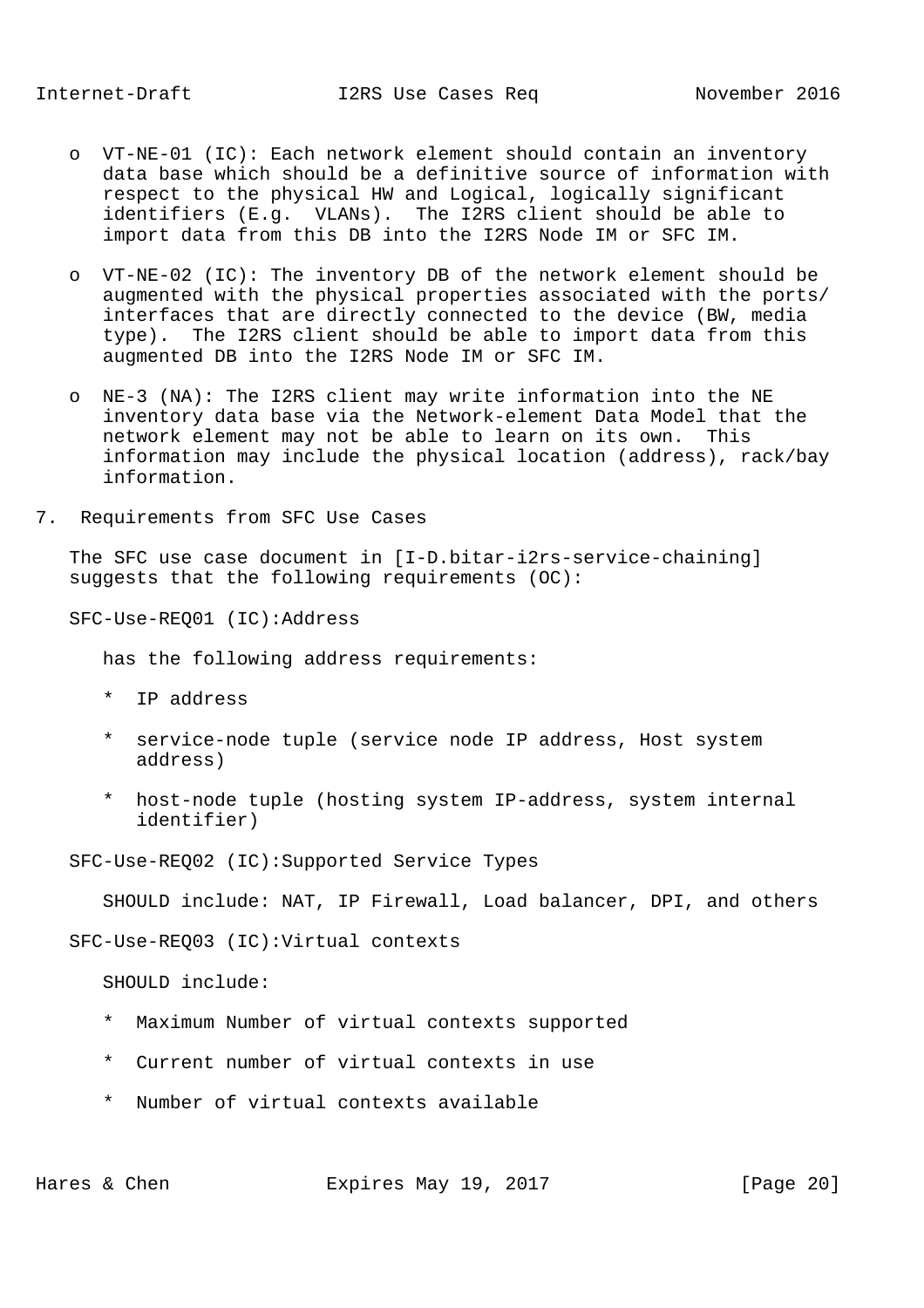\* Supported Context (VRF)

SFC-Use-REQ04 (IC): Customers currently on node

SFC-Use-REQ05 (IC): Customer Support Table (per customer ID)

- \* Customer-id
- \* List of supported Virtual Contexts

SFC-Use-REQ06 (OC): Service Resource table

which includes:

- \* index: Comprised of service node, virtual context, service type
- \* service bandwidth capacity
- \* supported packet rate (packets/second)
- \* supported bandwidth (kps)
- \* IP Forwarding support: specified as routing-instance(s), RIBs, Address-families supported
- \* Maximum RIB-size (WG Note: problematic)
- \* Maximum Forward Data Base size (WG Note: problematic)
- \* Maximum Number of 64 bit statistics counters for policy accounting
- Maximum number of supported flows for services (WG Note: problematic)

SFC-Use-REQ07 (IC): Virtual Network Topology (VNT)

which includes:

- \* number of access points to which service topology applies
- \* topology of access points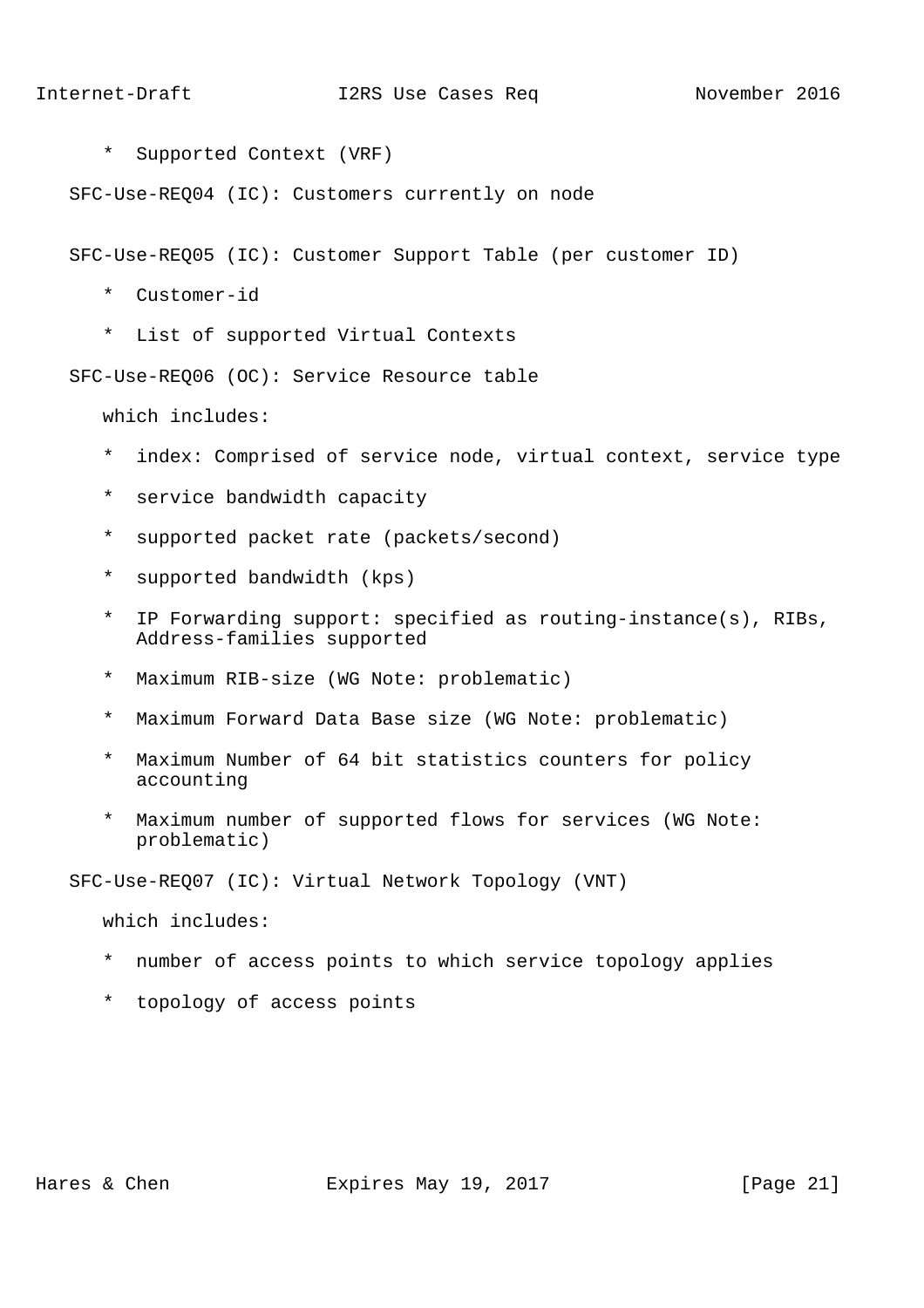8. Requirements from Traffic Steering Use Cases

 The requirements from the Traffic Steering use case described in [I-D.chen-i2rs-ts-use-case] are (OC):

- o TS-REQ01 (IC): The I2RS Client-Agent must be able to collect the topology (especially the exit links) and the traffic load of each link;
- o TS-REQ02 (IC): The I2RS Client-Agent must be able to read the local rib of each DC/Metro gateway and the policies deployed on each gateway;
- o TS-REQ03 (IC): The I2RS Client-Agent must be able to add or delete or modify the relevant rib items and relevant polices to steer the traffic as expected; and adjust traffic placement.
- o TS-REQ-04 (IC): The I2RS Client-Agent must have the ability to collect the LSP information either from the PCE or directly from network devices;
- o TS-REQ-05 (OC): The I2RS Client-Agent must have the ability to collect the traffic matrix of the network, this is used to help the I2RS client to determine how to adjust the traffic placement;
- o TS-REQ-06 (IC): The I2RS Client-Agent must have the ability to read the rib information and relevant policies of each network node;
- o TS-REQ-07 (OC):collect the topology and segment information needed to help the I2RS client to compute the end-to-end path;
- o TS-REQ-08 (OC):read rib (especially the segment routing rib) information;
- o TS-REQ-09 (??): add/delete/modify the segment rib, this finally determines how the traffic is forwarded.
- 9. Requirements from MPLS TE Networks Use Cases

 Theses are the requirements from the Traffic Steering use case described in [I-D.huang-i2rs-mpls-te-usecases] (OC):

 o MPLS-TE-REQ-01 (OC): Network programming software managing the static CR-LSP devices may incorporate an I2RS Client along with a path calculation entity, a label management entity, and a bandwidth management entity. The I2RS Client should be abl to

Hares & Chen Expires May 19, 2017 [Page 22]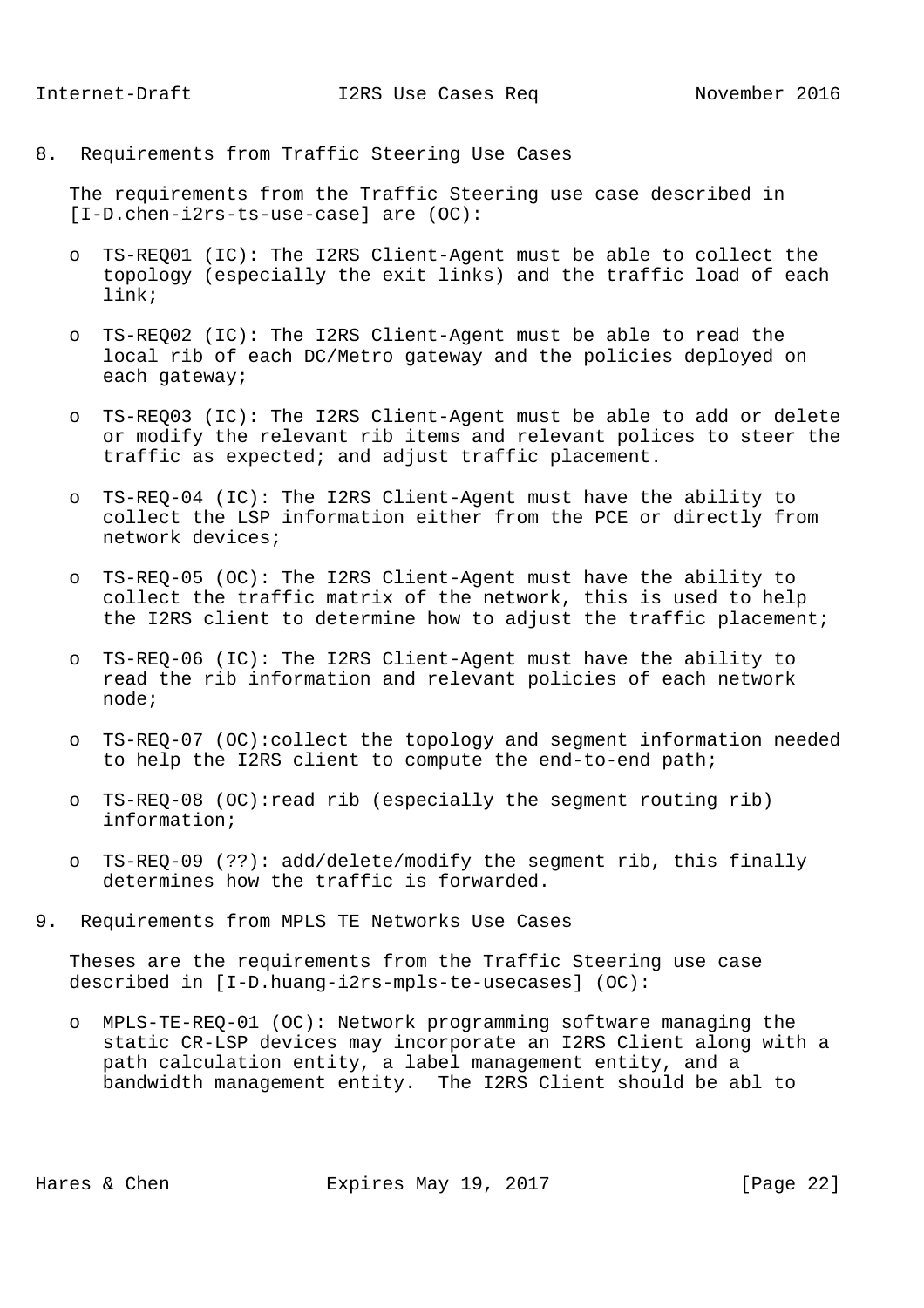communicate the static configuration to the network nodes, and monitor the status of the CR-LSPs.

- o MPLS-TE-REQ-02 (OC): The I2Client should be able to synchronously send the configuration for all of the network nodes from egress node to ingress node via the I2RS Agents attached to each node, and be able to delay the final ingress node configuration until all the I2RS AGents on all other nodes toward the egress have denoted a successful path set-up.
- o MPLS-TE-REQ-03 (OC): MPLS TE defines abundant constraints such as explicit path, bandwidth, affinity, SRLG, priority, hop limit, and others. The I2RS Client Agent exchange should be able to signal concurrent local path calculation could obtain an optimized result and allow more services to be held in a TE network. The I2RS Agent should be able to trigger a global concurrent re optimization at a specific time on multiple nodes by communicating with each node's I2RS agent.
- o MPLS-TE-REQ-04 (NA): The I2RS client should be able to manually calculate a re-optimization of the the MPLS TE network and send the new constraints including the calculated path to each node via the I2RS agent with an indication to re-signal the TE LSPs with make-before-break method.
- o MPLS-TE-REQ-05 (OC): With I2RS, the node's I2RS agent should be able to send to an I2RS client a status notification that not enough resources exist for a back up LSP and TE tunnel. Upon receiving this notification the I2RS client should be able to trigger concurrent calculation for the failed path calculation of the backup LSP or TE tunnel and send the updated paths to I2RS agents with a command to re-signal the TE LSPS with make-before break Method.
- o MPLS-TE-REQ-06 (NA): With I2RS, upon receipt the failure notification from an I2RS Agent, the I2RS client would create a global concurrent optimization to handle the failure event. This would occur by the I2RS client signalling the I2RS agents on all nodes to: a) trigger a new concurrent calculation of the backup LSP or TE tunnel via failed path calculation, and b) re-signal updates to the TE LSPs process with a make-before-break method.
- o MPLS-TE-REQ-07 (NA): Upon receiving a signal an upgrade event signal (from operator), the I2RS client could calculate another path for the affected TE tunnels to deviate traffic away from the resource being upgraded, and then send the request to I2RS agents on the appropriate nodes to move the traffic. After the upgrade completes, the I2RS client can simply remove I2RS configurations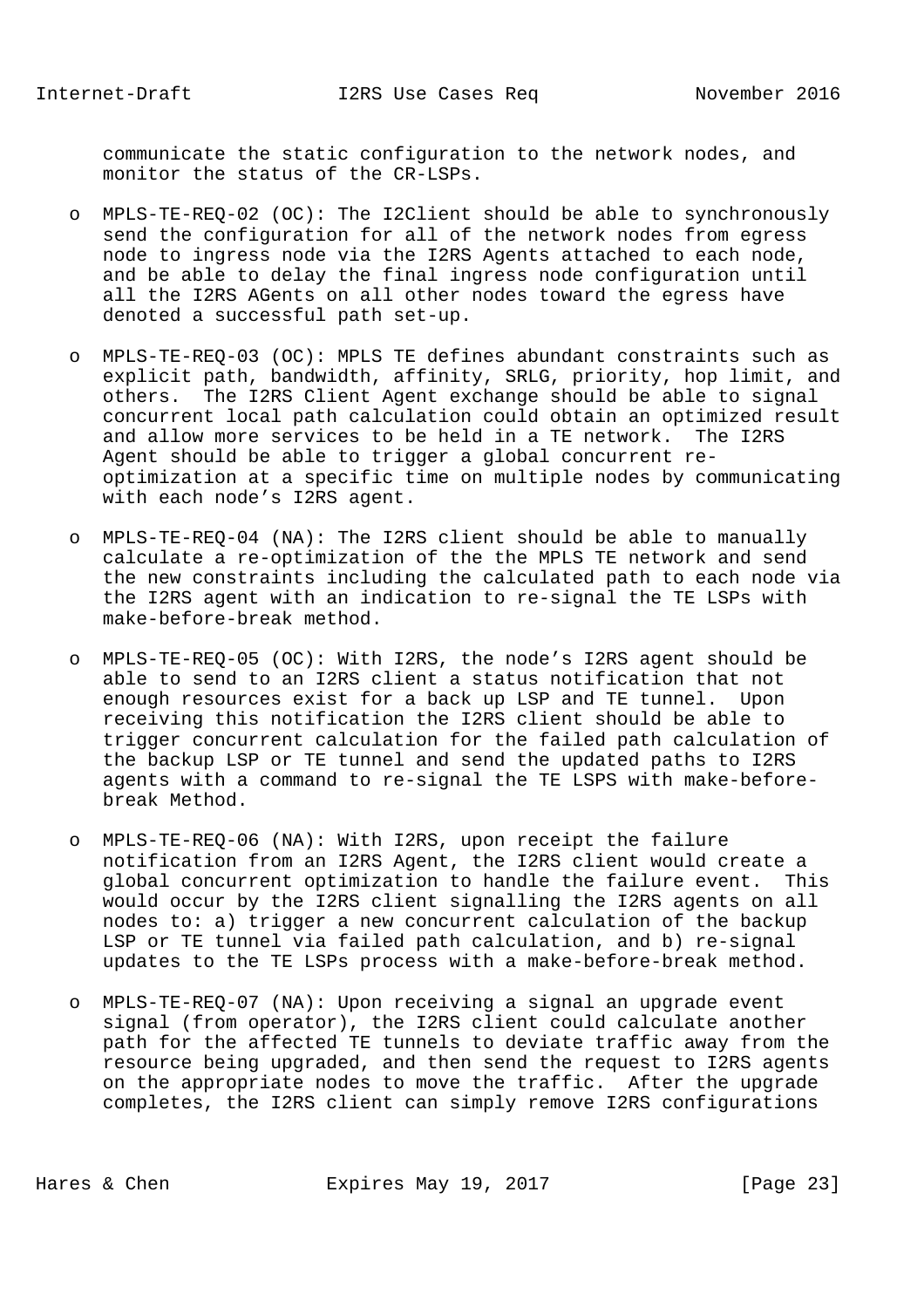causing the traffic to revert to the original path. Or, the I2RS can re-optimize the TE tunnels for another pathways (E.g. as a part of a sequence of upgrades).

- o MPLS-TE-REQ-08 (OC): I2RS agents can notify I2RS Clients of impending or existing MPLS TE overload conditions that might cause TE LSP rejections. This overload conditions include: due to CPU, memory, LSP label space, or LSP numbers.
- o MPLS-TE-09 (IC): Automatic bandwidth adjustment applications can also be linked to the I2RS clients need to monitor the traffic on TE tunnels in order to provide traffic analysis. The I2RS client should be able to read the TE Tunnel topology and the bandwidth analysis in order to automatically calculate a new path for the TE tunnel if it is needed. The I2RS Client also needs to be able to the I2RS agents in the nodes to install the new TE Tunnels with the make-before-break option.
- o MPLS-TE-REQ-10 (IC): With I2RS, the node failure or link failure can be part of the notification stream sent by an I2RS Agent to an I2RS Client on a centralized server gathering information.
- o MPLS-TE-REQ-11 (IC): The I2RS client can notify the I2RS agents on specific nodes (or devices) to re-signal TE LSPs one by one if there is a resource dependency.
- o MPLS-TE-REQ-12 (IC): The I2RS Client can gather the TE LSPs' state from I2RS Agents on all nodes in order to coordinate such handling of LSP resources.
- o MPLS-TE-REQ-13 (OC): The I2RS Clients collecting information from I2RS Agents can be arranged in a hierarchy to provide scaling of collections. An application hosting an I2RS client collecting information from I2RS Agents on nodes can have an I2RS Agent that reports combined information to a single location.
- 10. Requirements from MPLS LDP Networks Use Cases

 These are the I2RS requirements for the MPLS LDP use case described in [I-D.chen-i2rs-mpls-ldp-usecases]:

 o MPLS-LDP-REQ-01 (IC): The I2RS Client-agent exchange should allow the distribution of the configuration for PWE3, MPLS LDP and associated protocols to be distributed from a central location where the global PWE3 provisioning information could be stored. The I2RS Client-Agent exchange should also be able to push the configuration of the local LDP LSR ID and peer addresses to set up the targeted session to the pseudowire endpoints.

Hares & Chen **Expires May 19, 2017** [Page 24]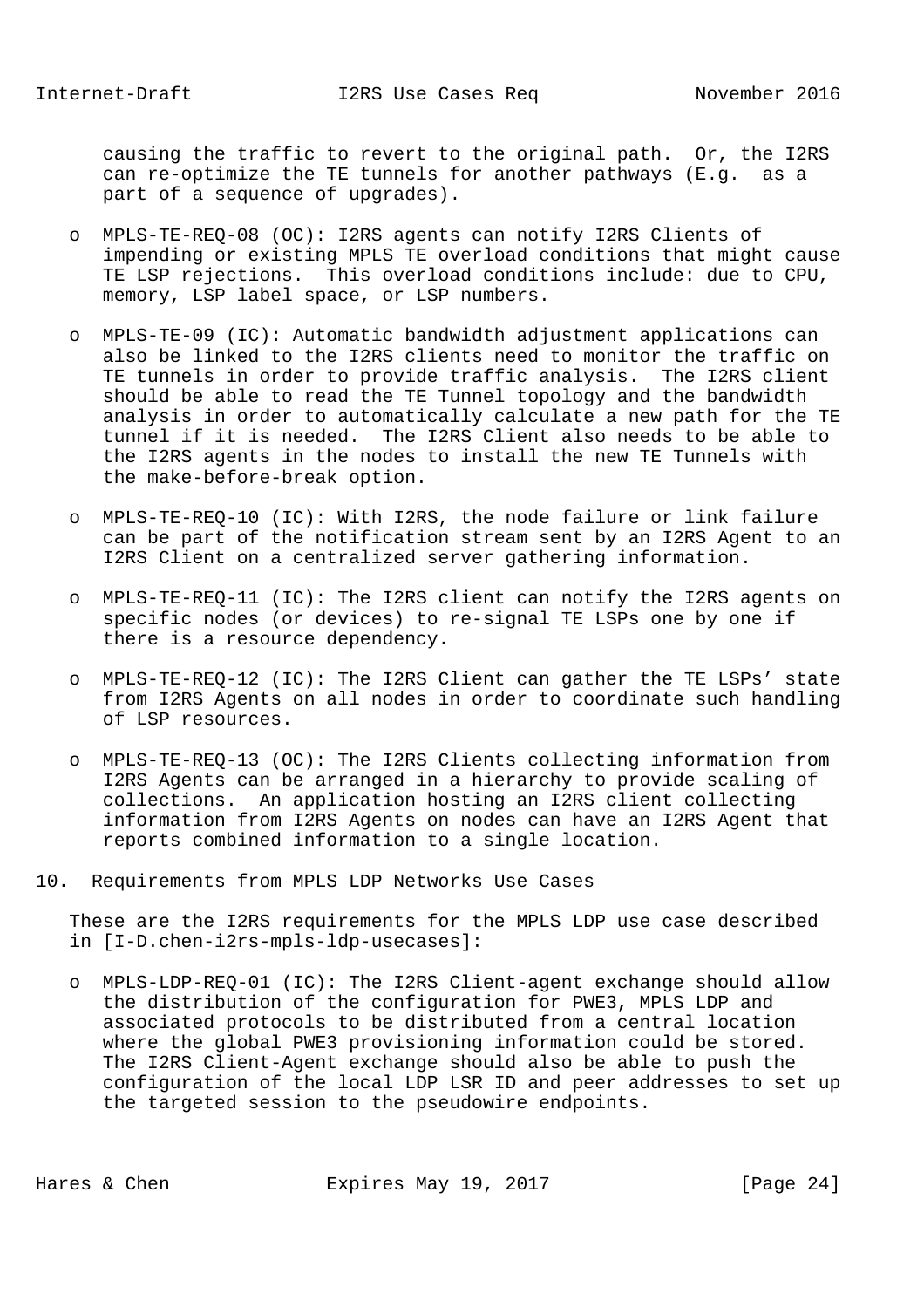- o MPLS-LDP-REQ-02 (IC): When an the end-user wants to disable IPoMPLS (IP over MPLS) application on a L2VPN/PW Targeted LDP session, the I2RS Client-I2RS agent should be able to set type of application over the established LDP session. In this way LDP speaker can only advertise to its peer the application data which the user is interested in.
- o MPLS-LDP-REQ-03 (OC): The I2RS Agent notifications should allow an I2RS client to subscribe to a stream of state changes regarding the LDP sessions or LDP LSPs from the I2RS Agent. Specifically it is important that LDP session is tract for sessions state coming up or going down. The I2RS Client-I2RS Agent exchange should allow additional queries to the AGent to determine a) why the service is invalid, b) calculating whether an alternate path should be switched to, and c) determining how to switch to other links or nodes in order to recover from the link failure or node failure.
- o MPLS-LDP-REQ04 (IC): The I2RS interface provides way to monitor and control the limited resources on these access devices. The I2RS client should be able to instruct the I2RS agent in each of these devices to set the maximum number of LDP LSPs in each device prior to enabling LDP on the devices. The I2RS client should also be able to enable a notification service on each device with a with a warning threshold. Once the number of LDP LSPs reaches the threshold, the I2RS agent will send a notification message to the I2RS client. Often the I2RS client will be associated a network management agent that can determine what next steps need to be done based on policy or operator input.
- 11. Requirements from Mobile Backhaul Ues Cases

 Mobile BackHaul Use cases described in [draft-ietf-zhang-mbb usecases-01] are:

- o MBH-REQ-01 (OC): The I2RS client-agent communication can distribute position-critical changes to IGP nodes using this global knowledge to quicken changes to support traffic during failures or traffic overloads. To enable this feature, the I2RS Clients-Agent communication needs to pass information on which IGP process or Level or Area the given node and links belong to.
- o MBH-REQ-02 (OC): I2RS must allow operators to use of I2RS clients to distribute time-critical changes in configuration to I2RS agents associated with each routing node. This feature will simplify and automate configuration and monitoring of a mobile backhaul network to allow it to readily adapt to changing network sizes (and scales) and radio applications.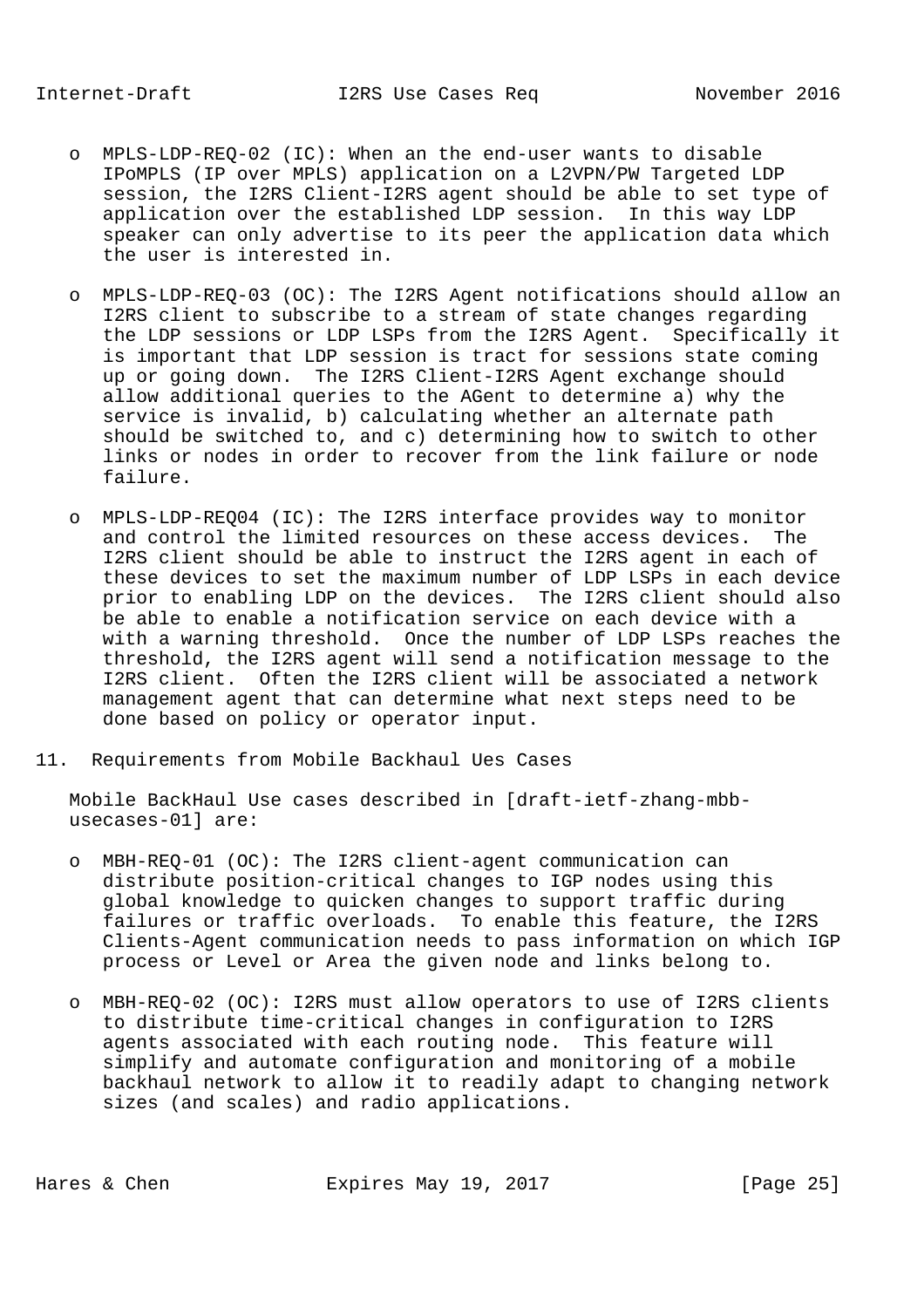- o MBB-REQ-03 (OC): I2RS Clients-Agent communication needs to pass information on:
	- T-LDP configurations and status;
	- \* BGP peer configurations, peer topologies and status;
	- \* BGP-based LSP topologies and status;
	- \* Reset VPN topologies, and per node configurations;
- o MBB-REQ04 (IC): Route policy enforcement in mobile backhaul networks needs to be more dynamic and flexible than the current methods take hours (or even days) to configure route policy across a network. The I2RS interface must provide a programmatic way to configure (both policy and device) and monitor thousands of devices individually whose configuration is based on the devices role (such as ASRSs in one AS, ASBRs between ASs and other service-touch nodes).
- o MBB-REQ-05 (NA): I2RS clients should be able to contact I2RS agents on nodes to query role-based information from the network status. After collecting the status, the I2RS client can develop the BGP policies based on role information and push the BGP policies to the I2RS agents that would load the alternate policies into the network device. The I2RS Agents loading the alternate policies could then send status back to the I2RS Client.
- o MBH-REQ06 (??): I2RS clients can provide centralized control of many network devices via the I2RS Client-Agent communication. The I2RS programmatic interface can automate the collection and analysis of each device's capability so that the centralized I2RS client could calculate the optimal LSP path and distribute the configuration to individual devices. Automation of the collection of device capability should be available as query, notification, or a published stream.
- o MBH-REQ07 (NA): While the I2RS RIB Information Model [[I-D.ietf-i2rs-rib-info-model]] provides for routes with tunnels or MPLS LSP, the features defined in this model are not sufficient to configure both types of LSPs needed for the VPN technology in mobile backhaul networks. Additional I2RS Informational models need to be created to support these features.
- o MBH-REQ08 (NA): The hierarchical protection architecture in mobile backhaul network offer high network reliability and more flexibility to meet the various needs of the tunnels and services. The I2RS interface in this use case is needed to automate the

Hares & Chen **Expires May 19, 2017** [Page 26]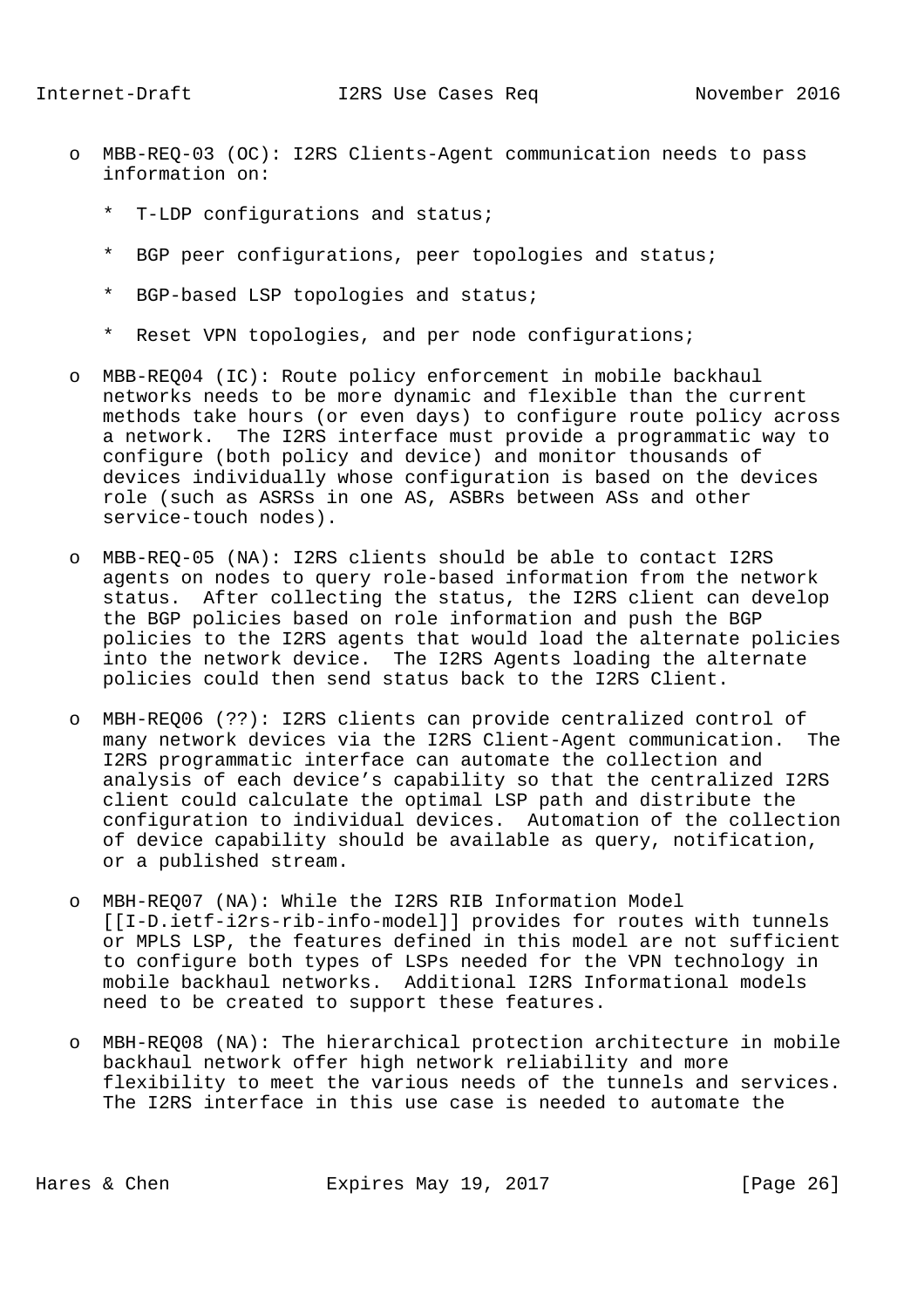configuration and monitoring so that tunnel protection and service protection interwork in a flexible and reliable manner.

- o MBB-REQ09 (OC): The I2RS architecture (client-agent) should allow the two features for network monitoring naturally in its basic modes:
	- \* allow a combination of multi-layer network monitor tools with exact detection parameters to be configured on the network device
	- \* Facilitate the reporting the detection result as notification or publication stream

 It is important the result of these features allow the outages and traffic congestion or discards to be detected real-time with I2RS Client(s) in each node, and the detection result will be reported to the I2RS agents to get the exact status of the network.

12. Requirements from Large Data Flows are

 Each of these requirements has been given an an ID number of L-Flow nn for ease of reference.

 The requirements from the Large Data Flows use case described in [I-D.krishnan-i2rs-large-flow-use-case] are (IC):

 L-Flow-REQ-01 (IC): For redirecting large flows to a specific component, a PBR entry should be programmable for the flow with its nexthop that identifies the specific LAG or ECMP component.

 L-Flow-REQ-02 (IC): For adjusting the weights used to distribute traffic across components of the LAG or ECMP, I2RS should provide a programmable mechanism should be provided that identifies ECMP entries and is able to associate weights that can be programmed for each of the components. To do this in a scalable fashion, it would be useful to have the notion of an ECMP nexthop that is used by multiple routes

 L-Flow-REQ-03 (IC): The I2RS interface (protocol/IMs) should allow for a globally optimal path is programmed in the IP network using hop-by-hop PBR rules. These PBR rules may include:

- Being able to adjust the weights of the ECMP table for different nexthops should be adjusted to factor the large flows
- \* Being able to address an ECMP group, so that all routes sharing an ECMP group are addressed together.

Hares & Chen Expires May 19, 2017 [Page 27]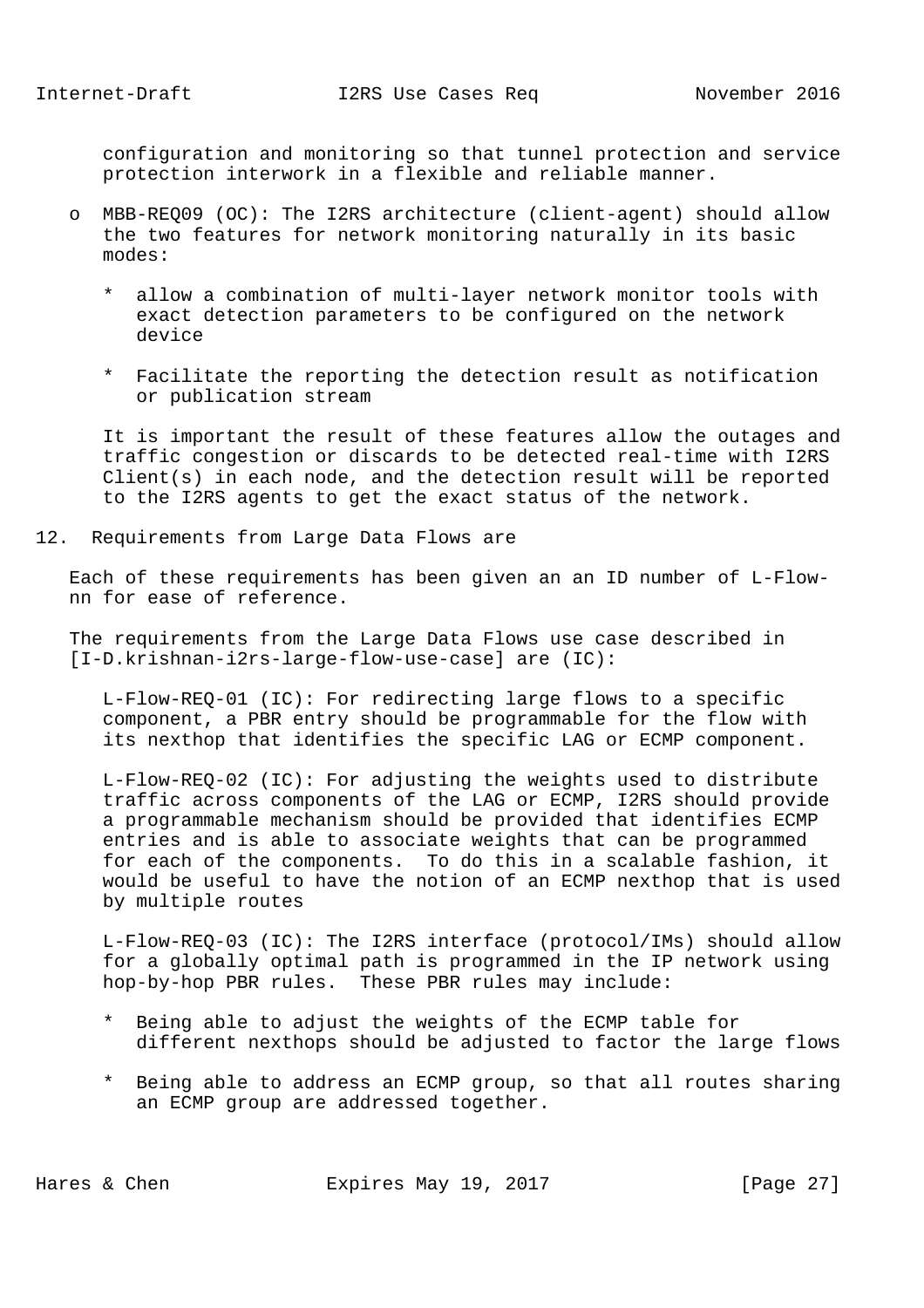- \* the ability to program PBR entries at the edge LSR, and
- \* the ability to program new LSPs in the network.

 L-Flow-REQ-04 (OC): The I2RS protocol should be able to invoke the link aggregation IEEE 802.1AX Marker Protocol via the I2RS protocol. This is useful during a period of rebalancing occurs before flows are moved.

 L-Flow-REQ-05 (IC): The I2rs protocol should allow Quality of Service (QoS) actions such as rate-limiting, re-marking, or discarding can be performed on the flows based on configured policies and nexthop redirection actions to be programmed, and to be programmed independently of of each other.

 L-Flow-REQ-06 (IC): Once a large flow has been detected, I2RS must be used to modify the forwarding tables in the router to:

- \* In the case of large flow load balancing, be able to redirecting the large flow to a particular member with the LAG or ECMP group and readjusting the weights of the other members to account for the large flow
- \* In the case of DDoS mitigation, the action involves rate limiting, remarking or potentially discarding the large flow in question.
- 13. Large Data Collection Systems

 The requirements from the Large Data Collection Systems Use cases described in [draft-swhyte-i2rs-data-collection-system] are (OC) and  $(IC):$ 

 L-Data-REQ-01 (OC): I2rs must be able to collect large data set from the network with high frequency and resolution with minimal impact to the device's CPU and memory.

 L-Data-REQ-02 (IC): I2RS must be able to use a database model where the data on the network node must be able to be described in the I2RS exchange as the data plus the structure of the data. The I2RS management system consumes and understand the data only after it consumes and understand the database model or has been trained by vendor published model

 L-Data-REQ-03 (IC): I2RS should use a pub-sub model which allows scaling plus push or pull of data.

Hares & Chen **Expires May 19, 2017** [Page 28]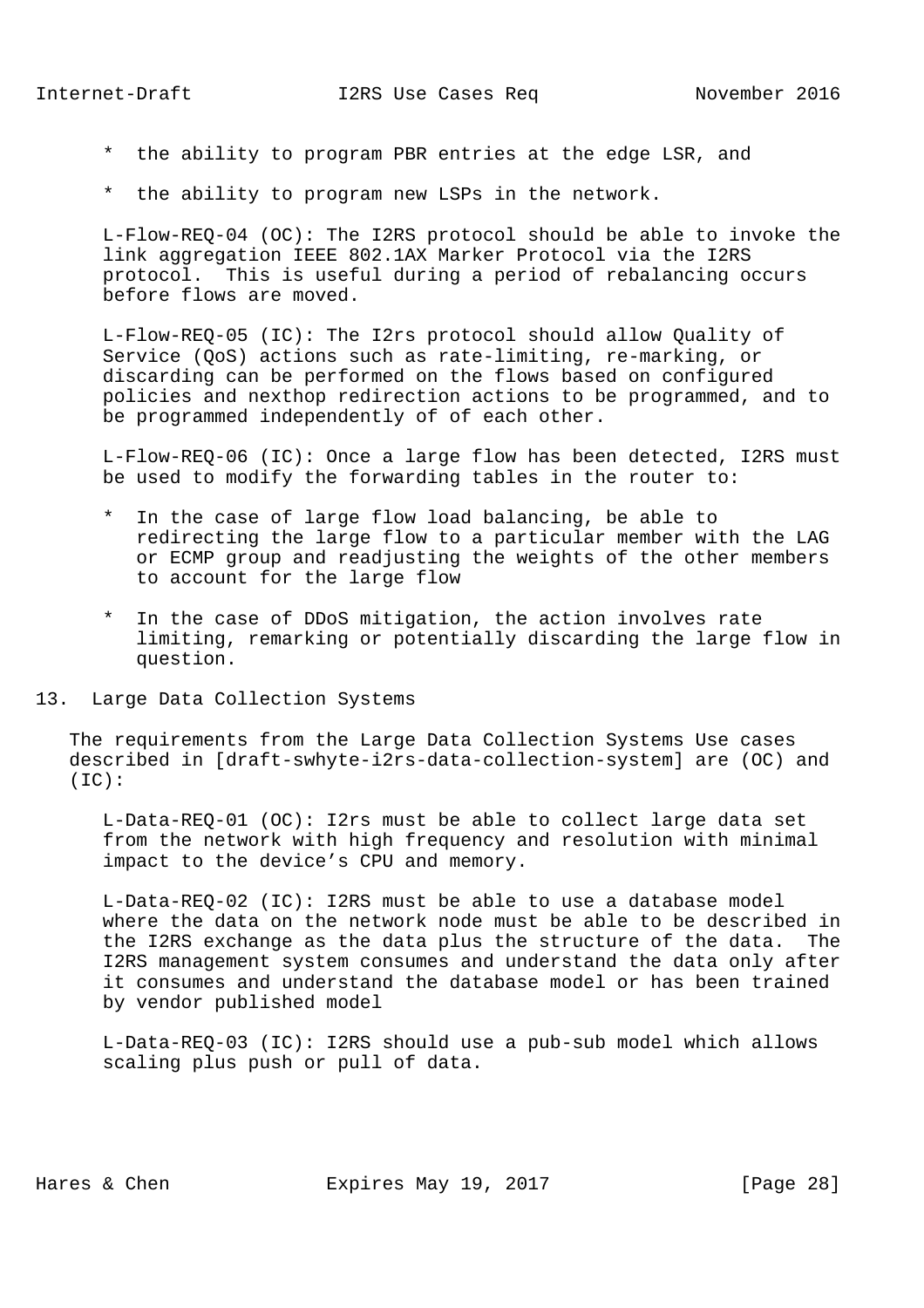L-Data-REQ-04 (IC): I2RS should support capability negotiation to inform a subscriber of the options for publication of data. The options include transport, security, and error handling.

 L-Data-REQ-05 (IC): The I2RS data tansfer should be format agnostic. This means the publisher and subscriber may agree upon XML, JSON, MTL, protobufs or any other format.

 L-Data-REQ-06 (IC): I2RS Transports must be able to be chosen by a I2RS Client-I2RS Agent pair. An I2RS Client-I2RS Agent pair should be allowed to negotiate the transport options from a list of options.

 L-DATA-REQ-07 (IC): The I2RS interface (protocol and IMs) should allow a subscribe to select portions of the data model.

 L-Data-REQ-08 (IC): The I2RS interface (protocol and IMs) should allow for multiple publish subscriptions at a time.

 L-Data-REQ-09 (IC): Timestaps should be associated with data that requires it. Not all data will require a time stamp. Additional time stamps may be added.

 L-Data-REQ-10 (IC): The I2RS should support the query and "introspection" of the data model. The Introspections provides support for data verification, easier inclusion in legacy data, and easier merging with data streams.

 L-Data-REQ-11 (IC): After the I2rs Client-Agent have exchanged capabilities, a database model, and filters used to select elements of the model to subscribe to, the framework should support a standard way to register for all the data desired, using whatever capabilities were advertised by the node. Once registration is complete, the control channel can be closed. Ensuring subscriptions are correct, complete, and replicated or not, is up to the overall system and not the agent on the network node.

 L-Data-REQ-12 (IC): The I2RS interface should support user subscriptions to data with the following parameters:

- \* push of data synchronously or asynchronously via registered subscriptions
- \* pull data off in a one-shot pull or in multiple sequences
- \* provide dynamic subscriptions that can be setup via IPFIX feed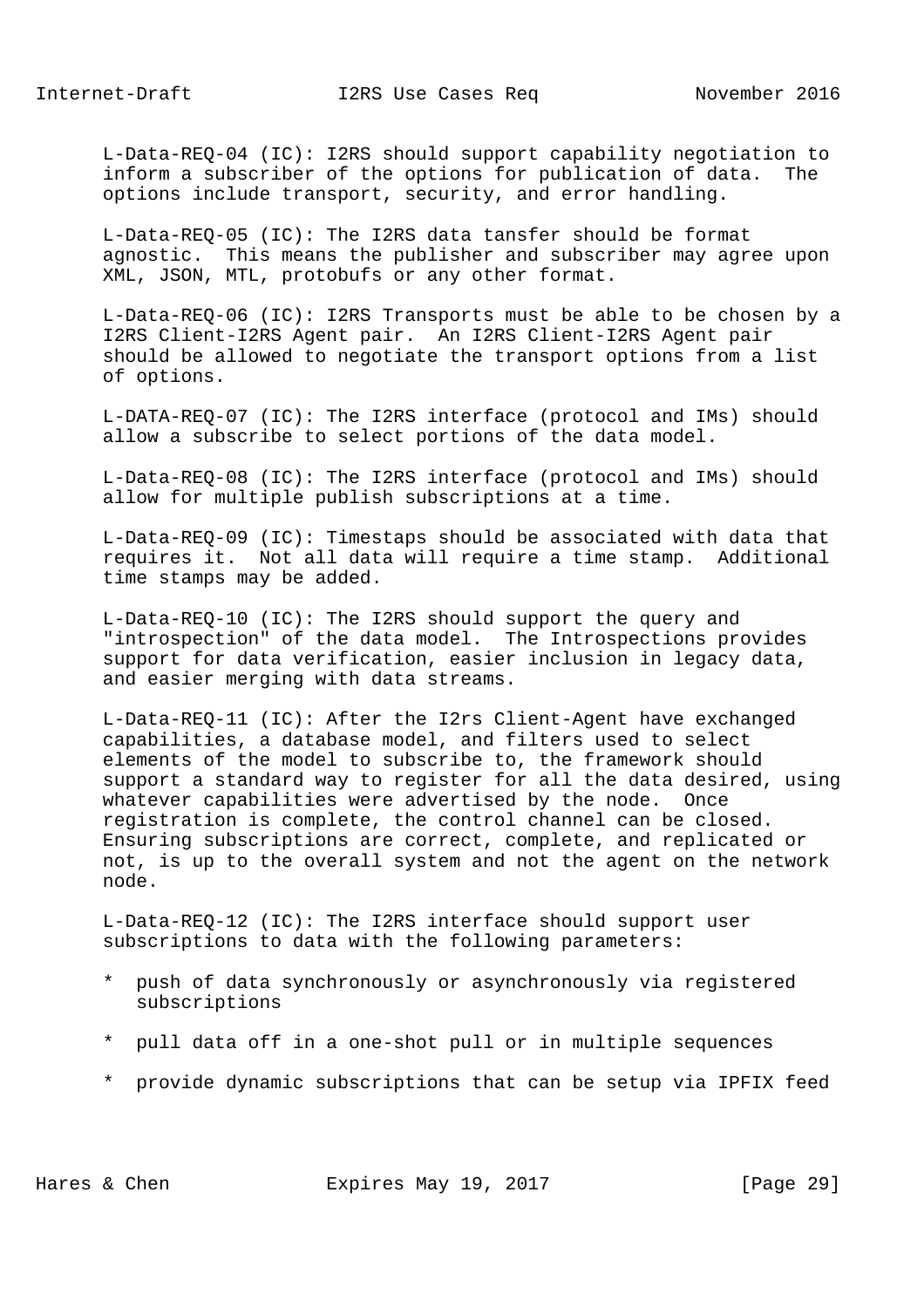Internet-Draft 12RS Use Cases Req November 2016

- \* support of subscriber and consumer I2RS Client-agent pairs
- \* allow remapping of a node's databases

 L-Data-REQ-13 (IC): The I2RS interface must handle and report errors that occur with data subscription, stale data, repeated transport failures, and other (yet unknown) errors

## 14. CDNI

 The requirements from the Content Delivery Network Interaction described in [I-D.shin-i2rs-usecases-cdni-request-routing] are (OC):

- o CDNI-REQ-01 (OC): The I2RS interface should support two CDNI functionalities [I-D.ietf-cdni-framework]:
	- Request Routing Interface Footprint and Capabilities Advertisement; the asynchronous advertisement of footprint and capabilities by a dCDN that allows a uCDN to decide whether to redirect particular user requests to that dCDN via the ALTO protocol; and
	- \* Request Routing Interface Redirection; the synchronous operation of actually redirecting a user request via I2RS manipulation of the routing plane.
- o CDNI-REQ-02 (OC): The I2RS (Protocol and IM) should provide facilities to enable the query/response of information from an ALTO services in a node routing functions so that the upstream CDN provider can select a proper downstream CDN provider for a given end user request.
- o CDNI-REQ-03 (OC): I2RS (protocol and IM) should provide facilties to enable I2RS can help the upstream CDN provider to redirect a content request message to a downstream CDN provider for a given end user request as with the following features:
	- \* The uCDN relays this message between I2RS Clients and I2RS agents with content distribution metadata, and queries the dCDN whether user request message can be delivered. This query can have multiple dDCN that the user message can be delivered to.
	- \* the I2RS agent associated with the dCDN delivery requests indicating which dCDN (if any) the user message can be delivered to.
	- \* Allow dCDN to be managed to deliver content by having the messages to signal back to the uCDN the (destination (?)) iP

Hares & Chen **Expires May 19, 2017** [Page 30]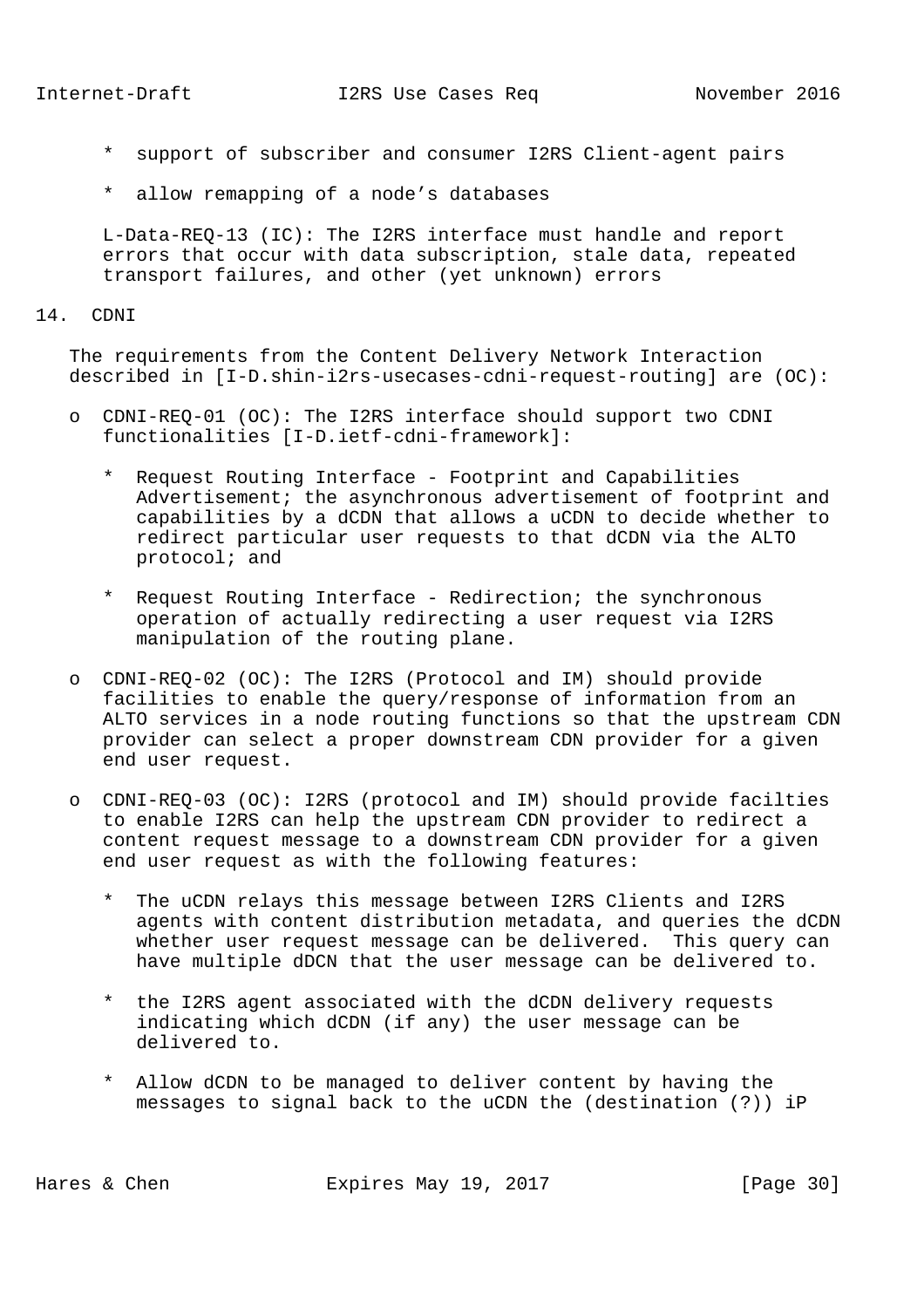address for the content, on the dCDN, and the pathway between the uCDN for surrogate deliver via the dCDN of user data. Part of this management is the passing of URL of the surrogate in dCDN (for HTTP Redirection to be transmitting) back from the dCDN to the uCDN so the uCDN can inform the end user.

15. IANA Considerations

This document makes no request of IANA.

16. Security Considerations

 Routing information is very critical and sensitive information for the operators. I2RS should provide strong security mechanism to protect the routing information that it could not be accessed by the un-authorised users. It should also protect the security and integrity protection of the routing data.

- 17. References
- 17.1. Normative References
	- [RFC2119] Bradner, S., "Key words for use in RFCs to Indicate Requirement Levels", BCP 14, RFC 2119, DOI 10.17487/RFC2119, March 1997, <http://www.rfc-editor.org/info/rfc2119>.
	- [RFC3746] Yang, L., Dantu, R., Anderson, T., and R. Gopal, "Forwarding and Control Element Separation (ForCES) Framework", RFC 3746, DOI 10.17487/RFC3746, April 2004, <http://www.rfc-editor.org/info/rfc3746>.
- 17.2. Informative References

 [I-D.amante-i2rs-topology-use-cases] Medved, J., Previdi, S., Lopez, V., and S. Amante, "Topology API Use Cases", draft-amante-i2rs-topology-use cases-01 (work in progress), October 2013.

[I-D.bitar-i2rs-service-chaining]

 Bitar, N., Heron, G., Fang, L., ramki, r., Leymann, N., Shah, H., and W. Haddad, "Interface to the Routing System (I2RS) for Service Chaining: Use Cases and Requirements", draft-bitar-i2rs-service-chaining-01 (work in progress), February 2014.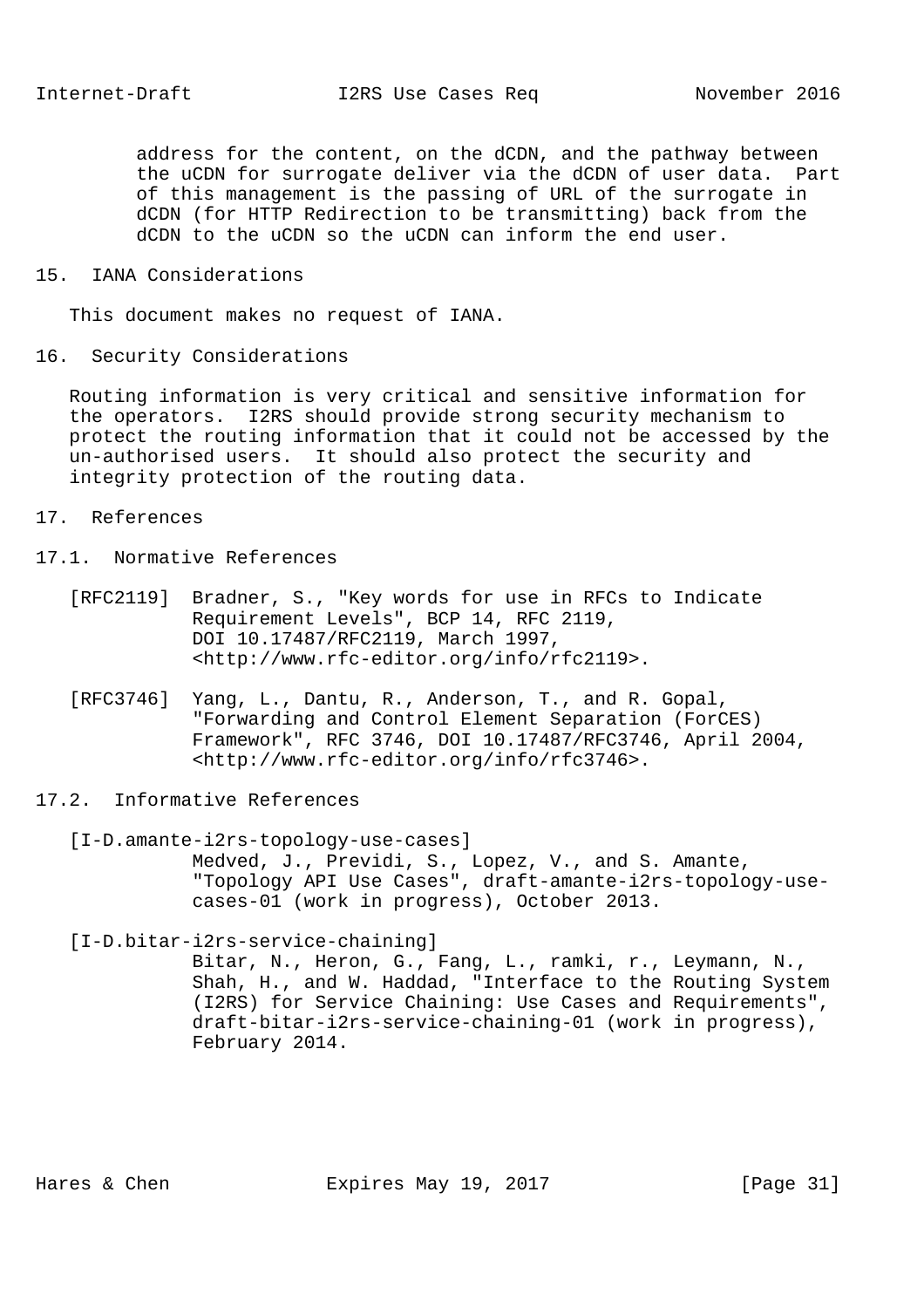[I-D.chen-i2rs-mpls-ldp-usecases] Chen, X. and Z. Li, "Use Cases for an Interface to LDP Protocol", draft-chen-i2rs-mpls-ldp-usecases-00 (work in progress), October 2013. [I-D.chen-i2rs-ts-use-case] Chen, M. and S. Hares, "I2RS Traffic Steering Use Case", draft-chen-i2rs-ts-use-case-01 (work in progress), July 2014. [I-D.hares-i2rs-use-case-vn-vc] Hares, S. and M. Chen, "Use Cases for Virtual Connections on Demand (VCoD) and Virtual Network on Demand (VNoD) using Interface to Routing System", draft-hares-i2rs-use case-vn-vc-03 (work in progress), July 2014. [I-D.huang-i2rs-mpls-te-usecases] Huang, T., Li, Z., and S. Hares, "Use Cases for an Interface to MPLS TE", draft-huang-i2rs-mpls-te usecases-02 (work in progress), July 2014. [I-D.ietf-i2rs-architecture] Atlas, A., Halpern, J., Hares, S., Ward, D., and T. Nadeau, "An Architecture for the Interface to the Routing System", draft-ietf-i2rs-architecture-15 (work in progress), April 2016. [I-D.ietf-i2rs-problem-statement] Atlas, A., Nadeau, T., and D. Ward, "Interface to the Routing System Problem Statement", draft-ietf-i2rs problem-statement-11 (work in progress), May 2016. [I-D.ietf-i2rs-rib-info-model] Bahadur, N., Kini, S., and J. Medved, "Routing Information Base Info Model", draft-ietf-i2rs-rib-info-model-09 (work in progress), July 2016. [I-D.ietf-sfc-problem-statement] Quinn, P. and T. Nadeau, "Service Function Chaining Problem Statement", draft-ietf-sfc-problem-statement-13 (work in progress), February 2015. [I-D.ji-i2rs-usecases-ccne-service] Ji, X., Zhuang, S., Huang, T., and S. Hares, "I2RS Use Cases for Control of Forwarding Path by Central Control Network Element (CCNE)", draft-ji-i2rs-usecases-ccne service-02 (work in progress), July 2014.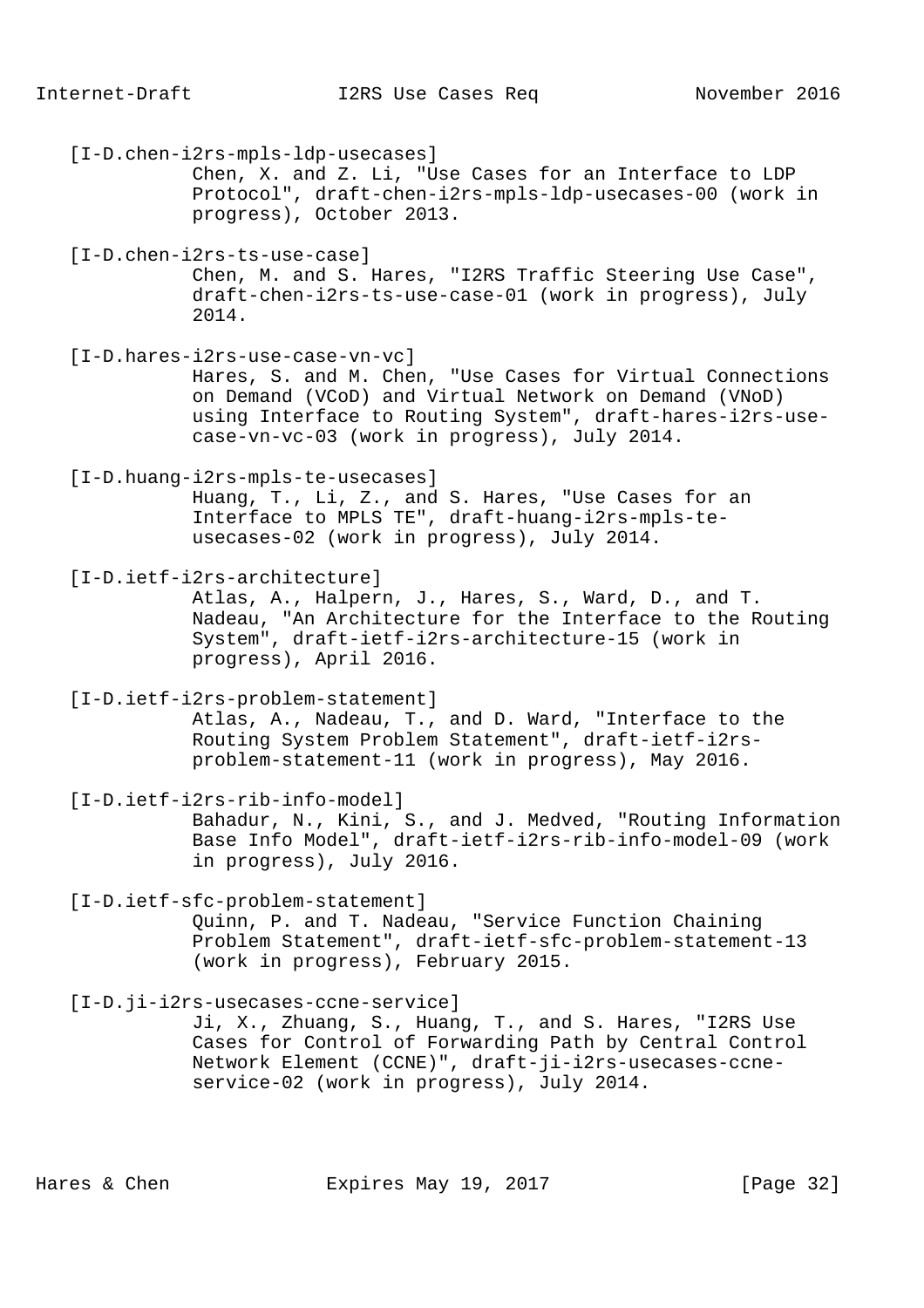[I-D.keyupate-i2rs-bgp-usecases] Patel, K., Fernando, R., Gredler, H., Amante, S., White, R., and S. Hares, "Use Cases for an Interface to BGP Protocol", draft-keyupate-i2rs-bgp-usecases-04 (work in progress), July 2014. [I-D.krishnan-i2rs-large-flow-use-case] ramki, r., Ghanwani, A., Kini, S., McDysan, D., and D. Lopez, "Large Flow Use Cases for I2RS PBR and QoS", draft krishnan-i2rs-large-flow-use-case-04 (work in progress), April 2014. [I-D.lapukhov-bgp-routing-large-dc] Lapukhov, P., Premji, A., and J. Mitchell, "Use of BGP for routing in large-scale data centers", draft-lapukhov-bgp routing-large-dc-06 (work in progress), August 2013. [I-D.medved-i2rs-topology-requirements] Medved, J., Previdi, S., Gredler, H., Nadeau, T., and S. Amante, "Topology API Requirements", draft-medved-i2rs topology-requirements-00 (work in progress), February 2013. [I-D.shin-i2rs-usecases-cdni-request-routing] Shin, M. and S. Lee, "CDNI Request Routing with I2RS", draft-shin-i2rs-usecases-cdni-request-routing-00 (work in progress), July 2014. [I-D.swhyte-i2rs-data-collection-system] Whyte, S., Hines, M., and W. Kumari, "Bulk Network Data Collection System", draft-swhyte-i2rs-data-collection system-00 (work in progress), October 2013. [I-D.white-i2rs-use-case] White, R., Hares, S., and A. Retana, "Protocol Independent Use Cases for an Interface to the Routing System", draft white-i2rs-use-case-06 (work in progress), July 2014. [I-D.zhang-i2rs-mbb-usecases] Zhang, L., Li, Z., Liu, D., and S. Hares, "Use Cases of I2RS in Mobile Backhaul Network", draft-zhang-i2rs-mbb usecases-01 (work in progress), February 2014. [RFC4655] Farrel, A., Vasseur, J., and J. Ash, "A Path Computation Element (PCE)-Based Architecture", RFC 4655, DOI 10.17487/RFC4655, August 2006, <http://www.rfc-editor.org/info/rfc4655>.

Hares & Chen Expires May 19, 2017 [Page 33]